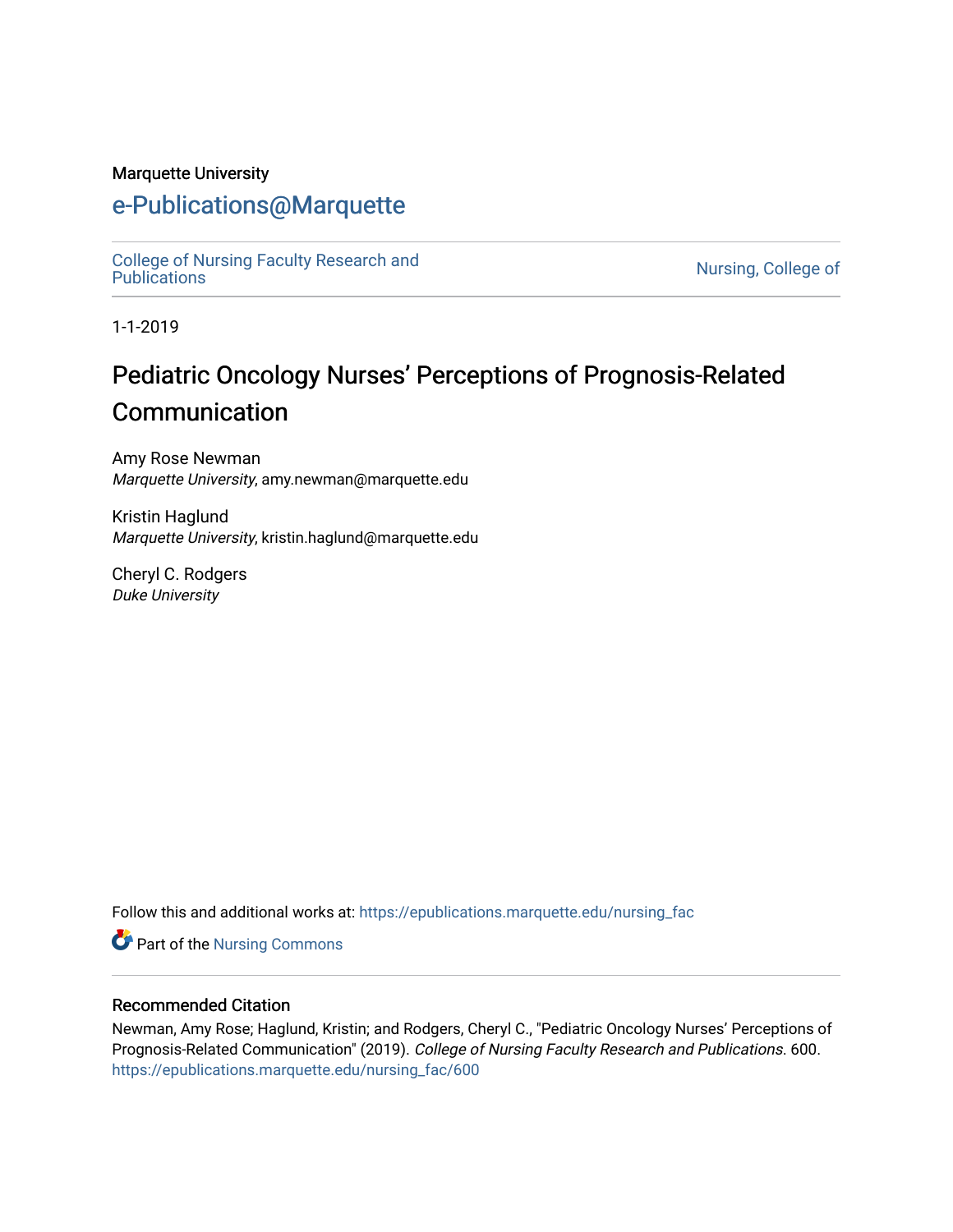**Marquette University**

# **e-Publications@Marquette**

# *Nursing Faculty Research and Publications/College of Nursing*

*This paper is NOT THE PUBLISHED VERSION;* **but the author's final, peer-reviewed manuscript.** The published version may be accessed by following the link in the citation below.

*Nursing Outlook*, Vol. 67**,** No. 1 (2019): 101-114. DOI. This article is ©Elsevier and permission has been granted for this version to appear in [e-Publications@Marquette.](http://epublications.marquette.edu/) Elsevier does not grant permission for this article to be further copied/distributed or hosted elsewhere without the express permission from Elsevier.

# Pediatric oncology nurses' perceptions of prognosis-related communication

Amy R. Newman, PhD, RN, CPNP-PC, CPHON Marquette University Milwaukee, WI College of Nursing, University of Utah, Salt Lake City, UT Department of Pediatrics-Hematology/Oncology/Transplant, Medical College of Wisconsin, Milwaukee, WI

Kristin Haglund, PhD, PNP, FNP, APRN Marquette University Milwaukee, WI

Cheryl C. Rodgers, PhD, RN, CPNP, CPON Duke University School of Nursing, Durham, NC (published posthumously: DOD July 7, 2018)

# Abstract

### Background

Disclosure of prognosis-related information is an essential aspect of communication with pediatric patients with cancer and their families. The nurse is believed to play an important role in this process, but nurse perceptions and experiences have not been well-described.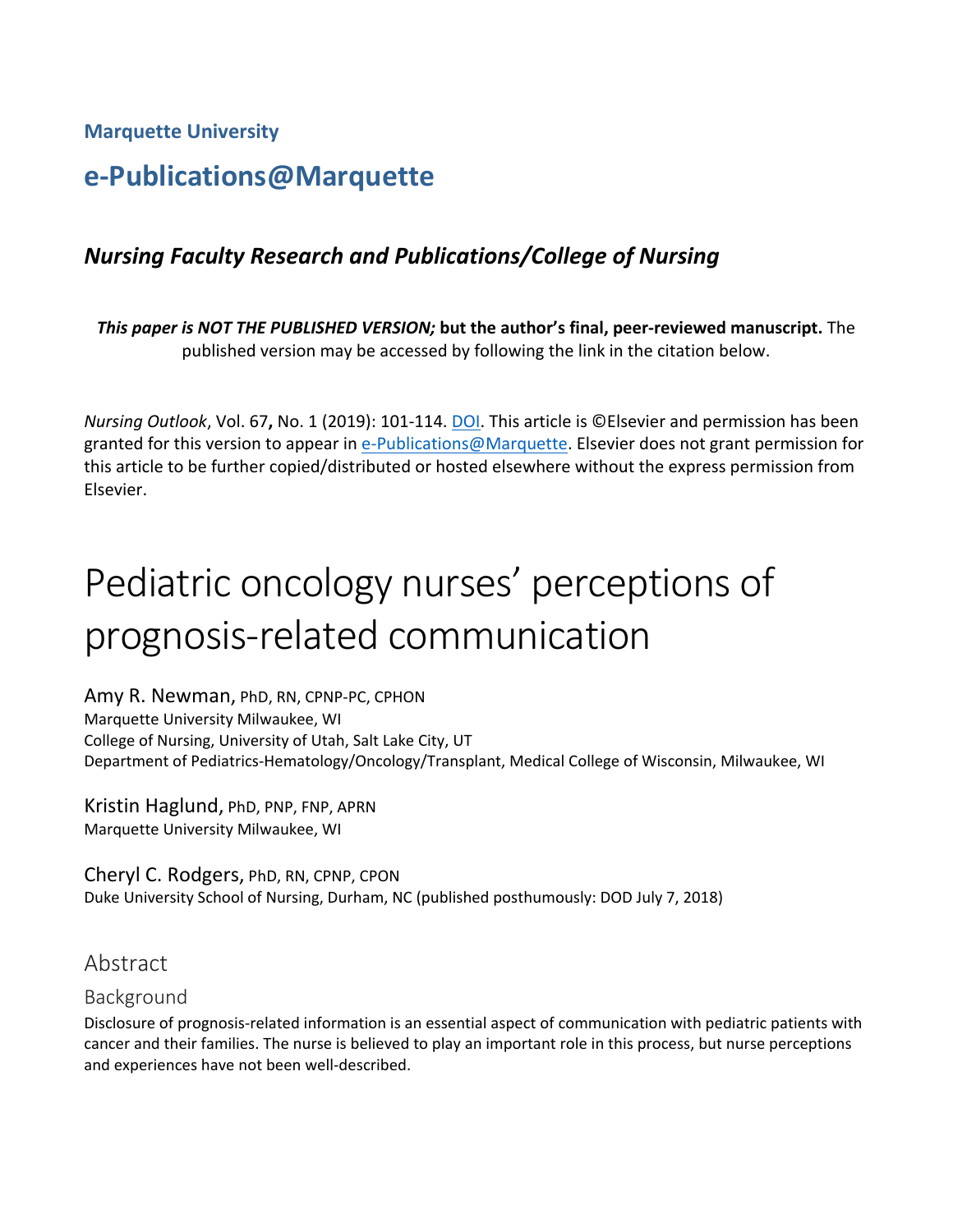### Purpose

Provide an exploration of pediatric oncology nurses' experiences with prognosis-related communication (PRC).

### Method

Mixed-methods, multiphase design. This paper highlights the qualitative portion of the study.

### Findings

Mixed-methods, multiphase design. This paper highlights the qualitative portion of the study.

### Discussion

Collaboration is a critical element of PRC. Nurses are often not included in the disclosure process, which limits the ability of nurses to fully function in their roles, compromising patient, family, and nurse outcomes. A paradigm shift is required to empower nurses to be more active participants. More education of physicians and nurses is necessary to consistently engage nurses in PRC and prepare nurses for critical conversations.

### Keywords

prognosis-related communication, interprofessional collaboration, nurse distress, prognostication

# Introduction

Effective communication is an essential aspect [of quality health care.](https://www.sciencedirect.com/topics/nursing-and-health-professions/health-care-quality) High quality communication optimizes the patient-clinician relationship and enhances patient care as well as the well-being of patients, families, and clinicians [\(Gilligan, Bohlke, & Baile, 2017\)](https://www.sciencedirect.com/science/article/pii/S002965541830438X?via%3Dihub#bib0013). In the context of serious illness, communication that prompts sharing of goals and values is critical to ensuring that patient care is concordant with patient and family wishes [\(Sanders,](https://www.sciencedirect.com/science/article/pii/S002965541830438X?via%3Dihub#bib0032)  [Curtis, & Tulsky, 2018\)](https://www.sciencedirect.com/science/article/pii/S002965541830438X?via%3Dihub#bib0032). Further, goal-concordant care has been associated with improved quality of life, improved quality of dying, and reduced intensity of care at the end of life [\(Curtis et al., 2018\)](https://www.sciencedirect.com/science/article/pii/S002965541830438X?via%3Dihub#bib0010). Quality communication can be compromised when clinicians are responsible for relaying news of a new condition, particularly one that may be life limiting.

When children, adolescents or young adults have cancer, health care providers (HCPs) have the responsibility to educate patients and parents about the diagnosis and treatment. Part of these conversations includes disclosure of prognosis. While often thought of as simpl[y life expectancy,](https://www.sciencedirect.com/topics/nursing-and-health-professions/life-expectancy) prognosis-related communication (PRC) also includes discussions regarding likelihood of cure and the quality of life the child is expected to have [\(Mack,](https://www.sciencedirect.com/science/article/pii/S002965541830438X?via%3Dihub#bib0020)  [Wolfe, Grier, Cleary, & Weeks, 2006\)](https://www.sciencedirect.com/science/article/pii/S002965541830438X?via%3Dihub#bib0020). Conversations surrounding prognosis are critical in assisting parents with treatment-related decision making, hopefulness, and coping with their children's illnesses [\(Kästel et al., 2011,](https://www.sciencedirect.com/science/article/pii/S002965541830438X?via%3Dihub#bib0018) [Mack et al., 2006,](https://www.sciencedirect.com/science/article/pii/S002965541830438X?via%3Dihub#bib0020) [Nyborn et al., 2016\)](https://www.sciencedirect.com/science/article/pii/S002965541830438X?via%3Dihub#bib0027). Disclosure of prognosis is primarily considered the responsibility of physicians, however, conversations occurring both before and after prognostic discussions often involve nurses. Parents of critically ill children and those with cancer have indicated that they look to nurses to gain understanding of prognosis and to serve as a source of support and guidance when making difficult treatment decisions [\(Madrigal et al., 2016,](https://www.sciencedirect.com/science/article/pii/S002965541830438X?via%3Dihub#bib0021) [Sisk et al., 2017\)](https://www.sciencedirect.com/science/article/pii/S002965541830438X?via%3Dihub#bib0033). Nurses are clearly poised to be active participants in prognostic conversations with parents of children of cancer, yet little is known about [pediatric oncology](https://www.sciencedirect.com/topics/nursing-and-health-professions/childhood-cancer) nurses' perspectives and experiences with PRC.

The exact role and responsibilities for nurses during PRC are not well delineated. Prior research suggests that nurses are generally uncomfortable responding to questions about life expectancy or disease trajectory with many preferring to play a supportive role in PRC [\(Helft, Chamness, Terry, & Uhrich, 2011\)](https://www.sciencedirect.com/science/article/pii/S002965541830438X?via%3Dihub#bib0014). Nurses caring for adults with life-limiting illnesses identify fulfilling a number of different roles in the process of prognostic disclosure including that of educator, [care coordinator,](https://www.sciencedirect.com/topics/nursing-and-health-professions/care-coordinator) supporter, facilitator, and advocate [\(Newman, 2016\)](https://www.sciencedirect.com/science/article/pii/S002965541830438X?via%3Dihub#bib0026), but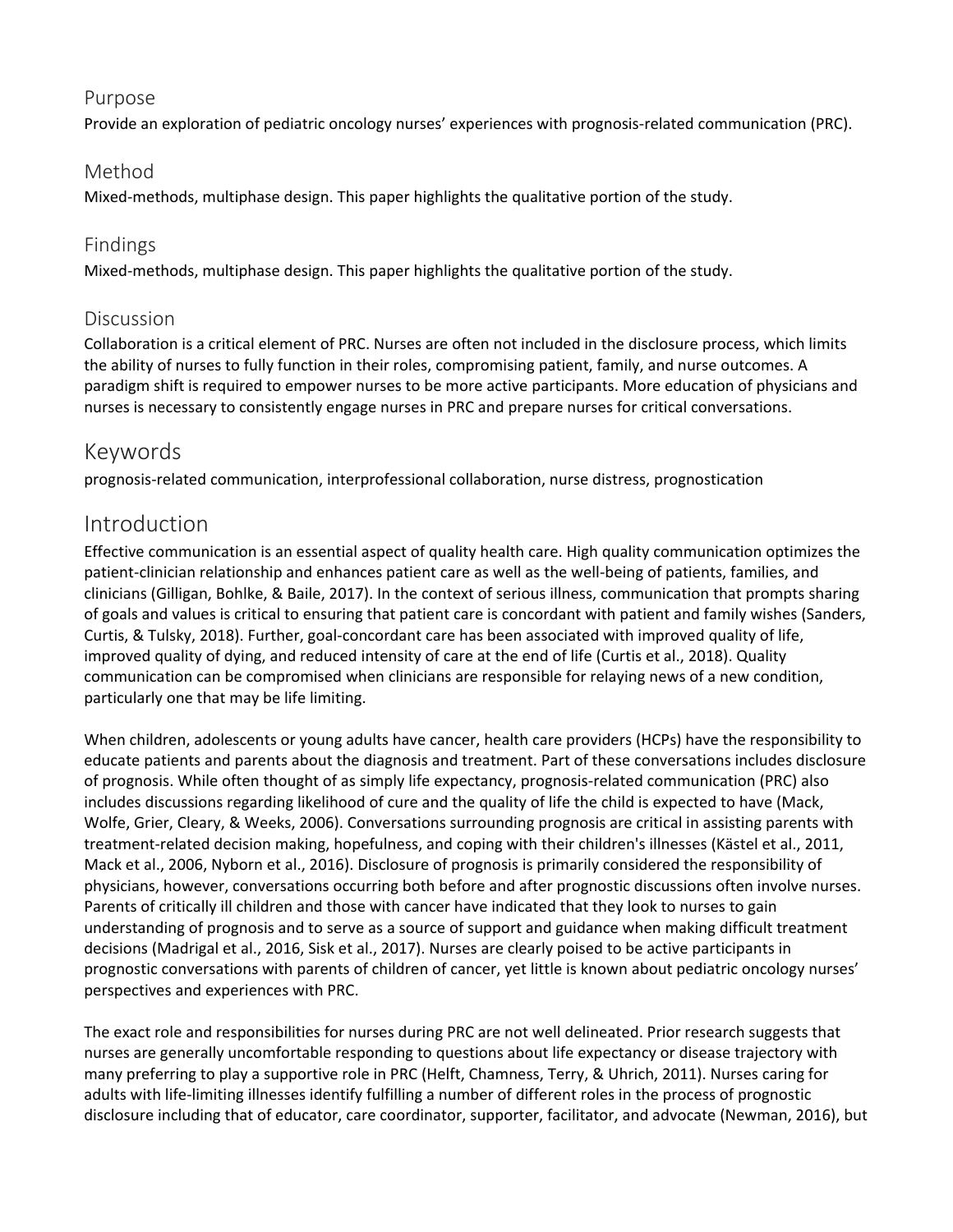have also indicated that lack of inclusion in prognosis-related discussions between patients and physicians can limit their ability to perform these roles successfully [\(Anderson et al., 2016\)](https://www.sciencedirect.com/science/article/pii/S002965541830438X?via%3Dihub#bib0003).

While little evidence is available describing pediatric oncology nurses' experiences with PRC, several reports have documented communication difficulties [\(Citak, Toruner, & Gunes, 2013\)](https://www.sciencedirect.com/science/article/pii/S002965541830438X?via%3Dihub#bib0009) and experiences with communication during palliative and [end-of-life care](https://www.sciencedirect.com/topics/nursing-and-health-professions/terminal-care) [\(Hendricks-Ferguson et al., 2015,](https://www.sciencedirect.com/science/article/pii/S002965541830438X?via%3Dihub#bib0015) [Montgomery et al., 2017\)](https://www.sciencedirect.com/science/article/pii/S002965541830438X?via%3Dihub#bib0024). Turkish nurses indicated that their greatest communication difficulties with children and their families were responding to questions regarding negative prognoses or death [\(Citak et al., 2013\)](https://www.sciencedirect.com/science/article/pii/S002965541830438X?via%3Dihub#bib0009). They found crisis periods, such as diagnosis or relapse, to be quite distressing when they felt unprepared to respond to patients' and families' questions or to support them during these challenging times. In the United States, experienced pediatric oncology nurses described feeling confident in engaging patients and families in conversations at the end of life [\(Montgomery et al., 2017\)](https://www.sciencedirect.com/science/article/pii/S002965541830438X?via%3Dihub#bib0024), however, more novice nurses (less than one year of experience in pediatric oncology) described tension and uncertainty about their role in talking about palliative and end-of-life care with patients and families [\(Hendricks-Ferguson et al., 2015\)](https://www.sciencedirect.com/science/article/pii/S002965541830438X?via%3Dihub#bib0015). Thus, more research is necessary to better understand nurses' experiences with PRC.

The purpose of this mixed-methods study was to reduce this knowledge gap by conducting an in-depth exploration of pediatric oncology nurses' perceptions and experiences of PRC, the factors that impact their perceptions and experiences, and the perceived effects of PRC and physician collaboration on nurse-perceived quality of care and nurse moral distress. This paper presents the qualitative results, reporting how pediatric oncology nurses described their experiences with PRC. Enhanced understanding of PRC from the perspective of nurses will inform future intervention work aimed at optimizing patient, family, and provider communication and care.

### Theoretical Framework

Merging critical elements of Donabedian's model with that of Dr. Jean Watson's Human Caring Model, the Quality Caring Model developed by [Duffy and Hoskins \(2003\)](https://www.sciencedirect.com/science/article/pii/S002965541830438X?via%3Dihub#bib0012) provided the conceptual foundation for the study. The Quality Caring Model has three components: structure/causal past, process/caring relationships, and outcome/future, and aims to unveil the impact of carin[g nursing processes](https://www.sciencedirect.com/topics/nursing-and-health-professions/nursing-process) within the complex health care environment. The structure/causal past component takes into consideration the individual characteristics of nurses, and how they are associated with both processes and outcomes of care. The process component includes the interventions and practices that these nurses offer. This component includes both the independent actions of nurses as well as interdependent acts that are performed in collaboration with other members of the health care team. Outcomes are the end result of health care, and include patient, HCP, and systems outcomes. This model was aptly chosen as nurses and their role and experiences with the process of PRC were the focus of this study. The model provides insight as to how different study variables, such as nurse demographic features (structure/causal past), may be associated with process (PRC and interprofessional collaboration) and outcome variables (quality of care and nurse moral distress) (see [Figure 1\)](https://www.sciencedirect.com/science/article/pii/S002965541830438X?via%3Dihub#fig0001). As communication is relational in nature, this qualitative exploration helps provide a more in-depth understanding of relationship-centered interventions in professional encounters.

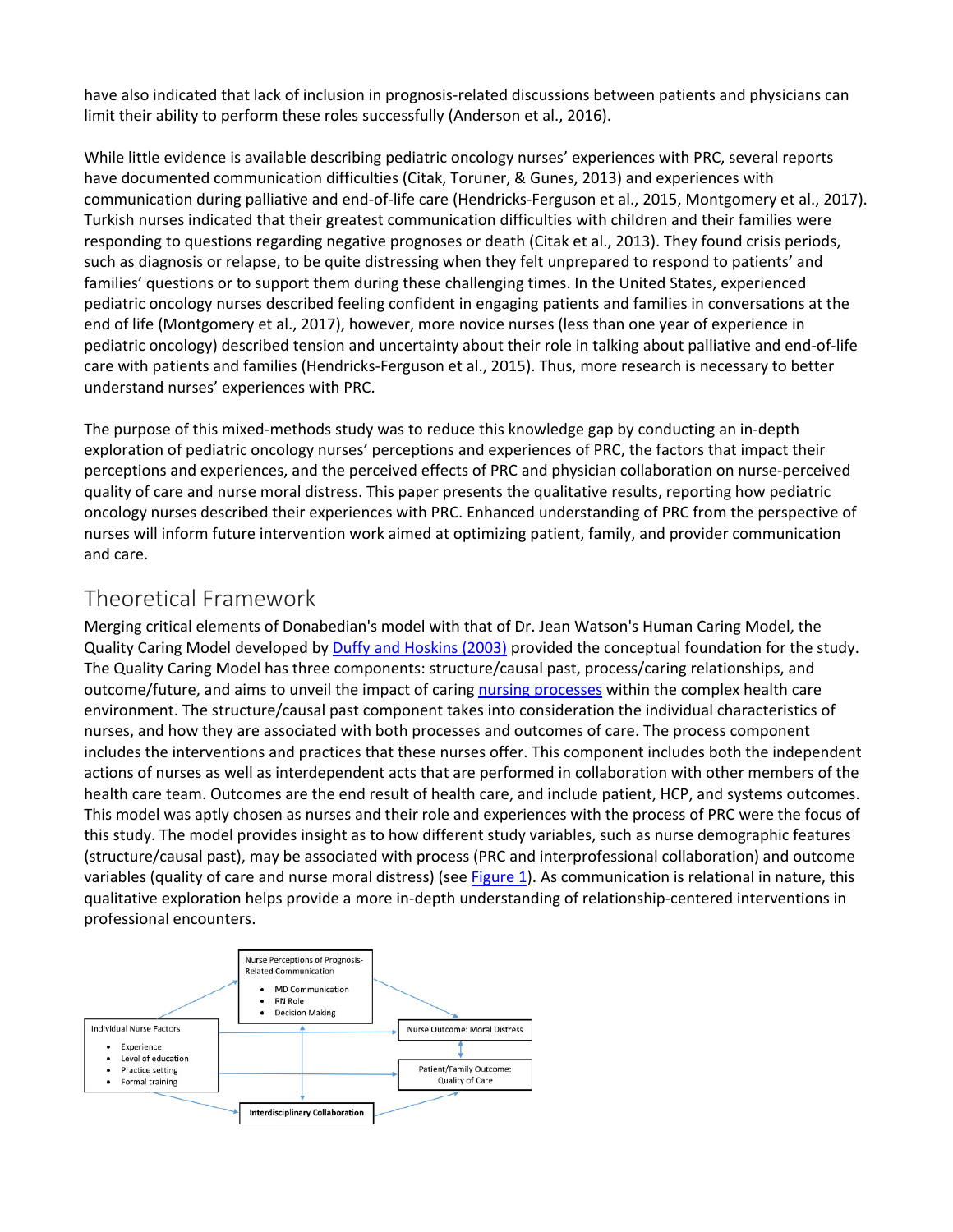#### **Figure 1.** Proposed theoretical model of study components.

# Methods

A mixed-method, multiphase design [\(Albright, Gechter, & Kempe, 2013\)](https://www.sciencedirect.com/science/article/pii/S002965541830438X?via%3Dihub#bib0001) was used for this study. As little is known about this topic in the setting of [pediatric oncology,](https://www.sciencedirect.com/topics/nursing-and-health-professions/childhood-cancer) a mixed-methods design was believed to increase the depth and breadth of understanding of the perceptions and experiences of pediatric oncology nurses. Collection of both quantitative and qualitative data occurred through an online survey format, which was followed by focus groups. Quantitative data have been previously reported [\(Author, 2018\)](https://www.sciencedirect.com/science/article/pii/S002965541830438X?via%3Dihub#bib0004), therefore the focus of this paper is the presentation and discussion of qualitative data gleaned from open-ended questions on the survey and focus groups. This study was approved by a university's institutional review board.

### Participants

Survey participants were recruited from the membership roster of the Association of Pediatric Hematology/Oncology Nurses (APHON), an international association with 3,600 members. All APHON nurses received an email invitation to participate, which was distributed through the national APHON office. The principal investigator (PI) was not allowed direct access to the membership roster. The survey included an opening screen, which outlined the components of informed consent. If respondents were willing to participate, they clicked on the "I Agree" button, and then obtained access to the survey.

Pediatric oncology nurses from two different local APHON chapters in the Midwestern United States, representing 6 different institutions, were invited to participate in the focus groups. An email invitation to participate was sent out to local chapter members by the chapter presidents. In addition, flyers were hung in respective institutions. Members were instructed to contact the PI if they were interested in participating. While participants were recruited through the local APHON chapters, membership in APHON was not a requirement to participate. Upon arrival to the focus group, nurses provided written informed consent to participate.

### Data Collection

Members of APHON were invited to complete a one-time online survey via SurveyMonkey, which included study instruments and a demographic questionnaire. Study instruments measured the different components of the theoretical model. As part of the survey, nurses were asked to complete three open-ended questions, allowing them to provide exemplars of their experiences with PRC in relationship to physician collaboration (Question 1), moral distress (Question 2), and nurse-perceived quality of care (Question 3) (see [Table 1\)](https://www.sciencedirect.com/science/article/pii/S002965541830438X?via%3Dihub#tbl0001). The survey was open from April 2016 to June of 2016.

### **Table 1.** Open-Ended Survey Questions

**Question 1.** Please reflect on your past experiences with prognosis-related communication (PRC). Please provide an example of a situation in which collaboration did or did not occur with a physician colleague, in regards to the presentation of prognostic information, and how the situation impacted you, the patient, and/or his/her parent(s). Do not include any parent, child, nurse, or physician names.

**Question 2.** Please provide an example of a situation in which you experienced inner or moral distress as a result of PRC with a patient, his/her parent(s), and/or a physician colleague.

**Question 3.** Please think about how the process of PRC impacts your ability to provide quality care to children with cancer and their families. Provide an example, whether positive or negative, of how PRC affected the care you delivered to the patient and/or the patient's parents.

Following completion of preliminary analysis of the open-ended questions, focus groups with local chapter APHON members were held. The purpose of the focus groups was to discuss and refine preliminary themes derived from analysis of written responses to open-ended questions via member checking. Three focus groups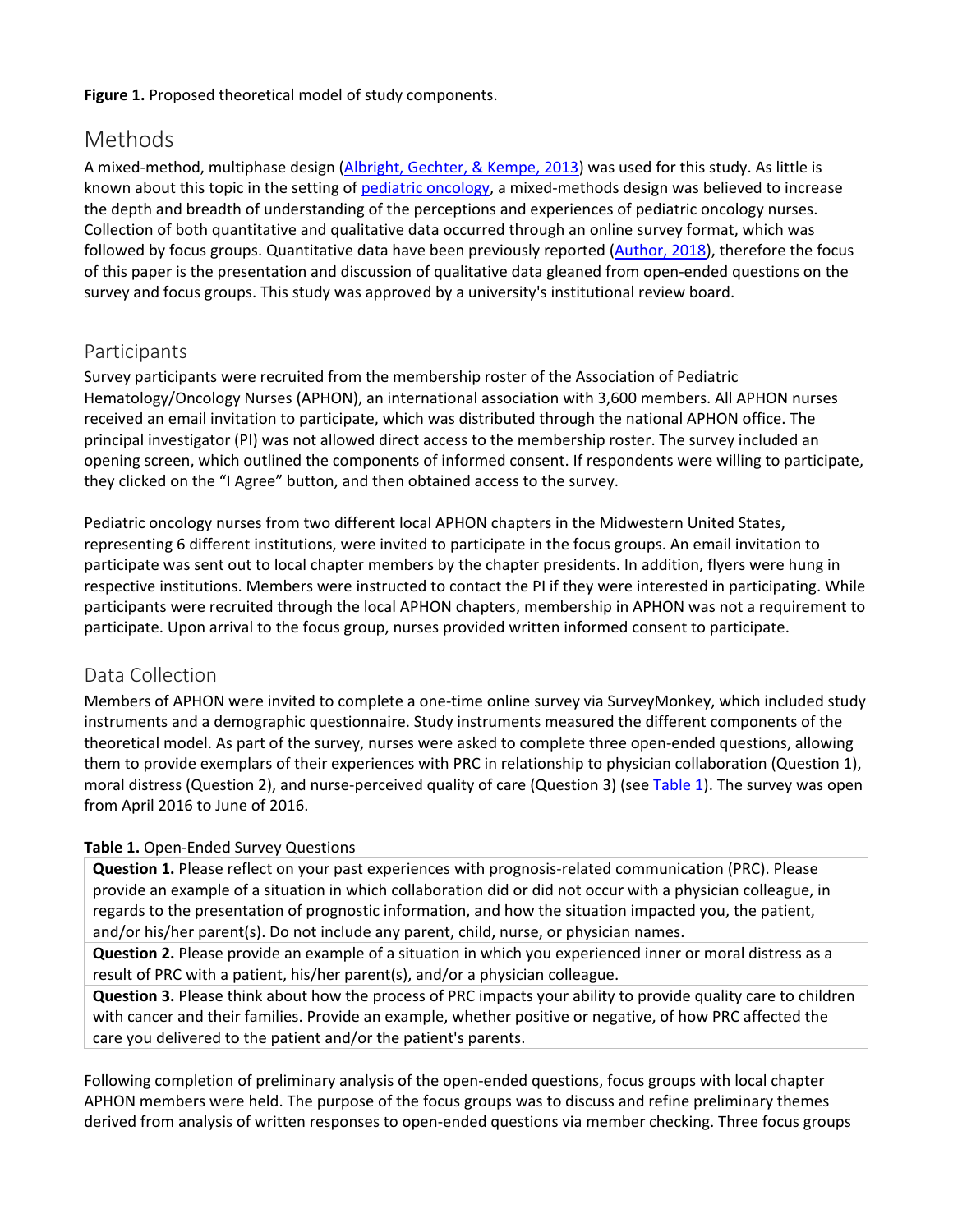were conducted, each comprising 5 to 6 participants. No new data were generated by the third group; thus, data saturation had been achieved. The PI led the focus groups with a semistructured interview guide consisting of open-ended questions to elicit nurses' experiences with PRC and their reflections on the results of the survey (see [Table 2\)](https://www.sciencedirect.com/science/article/pii/S002965541830438X?via%3Dihub#tbl0002). A research assistant took field notes and managed the [audiorecorder](https://www.sciencedirect.com/topics/nursing-and-health-professions/tape-recorder) for two groups.

#### **Semistructured Focus Group Questions**

1. Let's start by talking about some of the experiences you have had talking with parents about their child's diagnosis and prognosis.

2. What do you think is the nurse's role in these discussions?

3. Describe the collaboration that occurs between physicians and nurses on your unit.

4. Describe the systems or processes that are in place to ensure that all members of the medical team are aware of when these conversations occur or have occurred and what the content of the conversation was. 5. What in your practice has brought you the most distress?

**Presentation of survey results and interpretation of findings**

1. How are these findings like your own experiences?

2. How are these findings different from your own experiences?

Any other thoughts, comments, things you feel we haven't covered or things you want to add? Things you think are important?

A number of risks to the quality of data gathered from focus groups have been identified including one-person dominance, lack of equal participation, insincere agreement with other speakers (conformity), and withholding of relevant information [\(Ravitch & Carl, 2016\)](https://www.sciencedirect.com/science/article/pii/S002965541830438X?via%3Dihub#bib0030). In this study, several factors provided assurance that the data obtained were comprehensive in terms of capturing a range of opinions and depth of understanding, robust, and high quality [\(Karnieli-Miller, Strier, & Pessach, 2009\)](https://www.sciencedirect.com/science/article/pii/S002965541830438X?via%3Dihub#bib0017). In each group, all participants were engaged and responded to the questions. Participants spoke uninterrupted, and the researcher used prompts to request clarification or to stimulate further elaboration from other nurses in the group, such as, "what does that mean," "what do you think," or "does that echo what your experiences have been or are they different?" The nature of the relationship between participants and researchers can also influence the quality and quantity of data obtained [\(Karnieli-Miller et al., 2009\)](https://www.sciencedirect.com/science/article/pii/S002965541830438X?via%3Dihub#bib0017). Having participants who are knowledgeable about the topic of the focus group strengthens the quality of the data [\(Rothwell, Anderson, & Botkin, 2016\)](https://www.sciencedirect.com/science/article/pii/S002965541830438X?via%3Dihub#bib0031). In this study, nurses provided first-hand experiences with the topic as experts, and were encouraged to share fully including content that was different from other participants or what was commonly said. Further, participants knew the PI as a respected colleague in pediatric oncology, which promoted the sense that the PI and nurse participants were equals working together to find solutions for an important problem.

### Data Analysis

Responses to the open-ended questions on the online survey were exported verbatim from SurveyMonkey into NVivo 11, which was used to manage the data and facilitate the development of themes. An interpretive descriptive approach was employed to analyze the qualitative data [\(Thorne, 2016\)](https://www.sciencedirect.com/science/article/pii/S002965541830438X?via%3Dihub#bib0035). Data analysis was guided by steps outlined by [Polit and Beck \(2012\).](https://www.sciencedirect.com/science/article/pii/S002965541830438X?via%3Dihub#bib0029) Responses to each of the three questions were analyzed separately. Initially, the PI reviewed the first 10 responses to Question 1 to get a sense of them as a whole, asking "What is happening here?" and "What am I learning about this?" A preliminary coding template was developed from the first 10 responses. The preliminary coding template was shared with the two co-authors, who independently used the template to code the first 10 responses. Coded data were compared across researchers; the coding template was revised, as necessary, to achieve consensus on labels and definitions of codes. The PI and two coauthors used the revised coding template to code all of the responses to Question 1. A similar process was followed to analyze data from Questions 2 and 3. The three coders met regularly to review coded data; disagreements in the coding were discussed until consensus was reached. Data within and across codes were then compared to identify core concepts and themes that described the experiences of participants.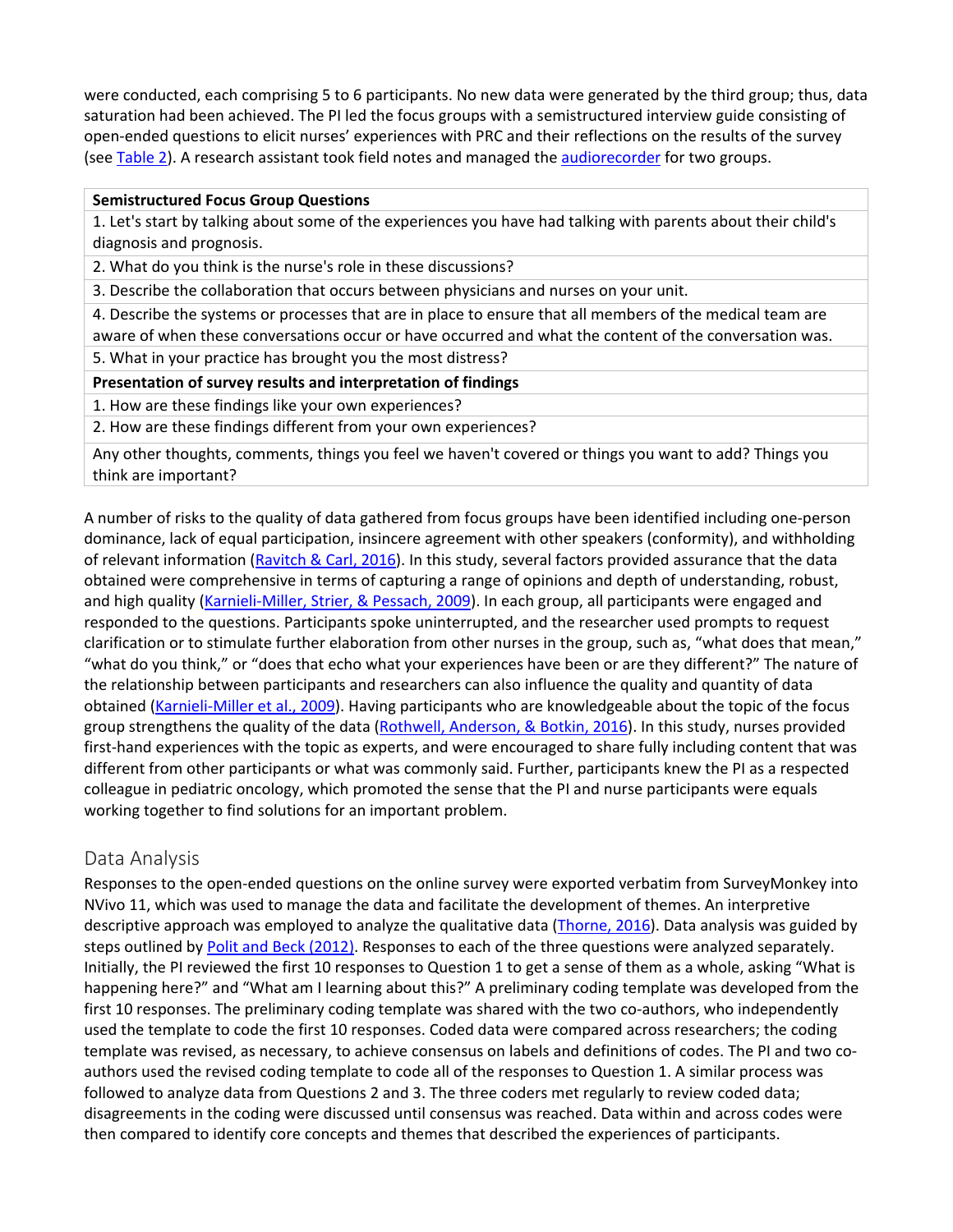Transcripts of the focus groups were reviewed and cleaned by the PI. Data were then exported into NVivo 11 for analysis. The core concepts and themes derived from analysis of the open-ended survey questions were used as codes to analyze the focus group transcripts, allowing for focus group data to be combined thematically with data from the survey questions. Researchers engaged in an iterative collaborative process of coding and discussion of the entire data set to identify three themes and nine subthemes that described how pediatric oncology nurses described their experiences with PRC.

Various methods were employed to ensure rigor and limit bias. Validity refers to how well the researchers' descriptions of themes and results represent the actual phenomenon [\(Morse, 2015\)](https://www.sciencedirect.com/science/article/pii/S002965541830438X?via%3Dihub#bib0025). In this study, validity was ensured through thick rich description of research results obtained from a large sample; triangulation with three data sources including quantitative survey results [\(Author, 2018\)](https://www.sciencedirect.com/science/article/pii/S002965541830438X?via%3Dihub#bib0004), written short-answers, and focus group participation; and member checking. Development of a coding template with intercoder agreement, and providing a detailed account of the methods were strategies to ensure [reproducibility,](https://www.sciencedirect.com/topics/nursing-and-health-professions/reproducibility) or reliability, of this study and results [\(Morse, 2015\)](https://www.sciencedirect.com/science/article/pii/S002965541830438X?via%3Dihub#bib0025). Rich and detailed descriptions of the themes and subthemes and participants' quotes were included so readers are able to assess whether these results apply, or are transferable, to other populations. Researchers contributed both insider (pediatric oncology) and outsider (general pediatric primary care) perspectives during data analysis to ensure reflexivity, the practice of overtly examining biases and preconceptions.

# Findings

### Sample

A total of 330 APHON members from the United States (US) agreed to participate in the survey (approximately 9% response rate), of which, 316 provided evaluable surveys. No nurses from outside the US responded. Nurses were almost exclusively female, white, had a mean of 19 years of nursing experience, and almost 16 years of experience in [pediatric oncology](https://www.sciencedirect.com/topics/nursing-and-health-professions/childhood-cancer) (se[e Table 3\)](https://www.sciencedirect.com/science/article/pii/S002965541830438X?via%3Dihub#tbl0003). Most nurses were either Bachelor's (49%) or Master's (38%) prepared, and worked as staff nurses (43%), nurse practitioners (17%), or nurse coordinators (14%). Nurses were primarily full-time (86%), and worked in the inpatient (33%)[, outpatient](https://www.sciencedirect.com/topics/nursing-and-health-professions/outpatient) (41%), or both settings (25%). Thirtypercent of nurses reported having received a moderate to great deal of training in prognosis-related communication. When compared to the membership of APHON (N. Wallace, personal communication, 9/27/2016), more pediatric oncology nurses in this study were full-time, Master's prepared, and worked in outpatient settings. There were no notable differences in primary positions (e.g., staff nurse, nurse practitioner, educator, etc.) between the nurses in this study and in the membership of APHON.

|                                   |        | Online<br>Survey<br>$N = 316$ |              |     |    | Focus<br>Groups<br>$N = 18$ |               |          |     |
|-----------------------------------|--------|-------------------------------|--------------|-----|----|-----------------------------|---------------|----------|-----|
|                                   |        | Mean                          | Range        | n   | %  | Mean                        | Range         | n        | %   |
| Age (Years)                       |        | 44.1                          | $24 -$<br>70 | 303 |    | 37.4                        | $27 - 67$     | 18       |     |
| Years as an RN                    |        | 19.4                          | $1 - 46$     | 315 |    | 13.7                        | $0.5 -$<br>44 | 18       |     |
| Years as pediatric<br>oncology RN |        | 15.7                          | $1 - 40$     | 314 |    | 10.9                        | $0.5 -$<br>40 | 18       |     |
| Gender                            | Female |                               |              | 306 | 98 |                             |               | 18       | 100 |
|                                   | Male   |                               |              | 8   | 3  |                             |               | $\Omega$ |     |
| Race                              | Asian  |                               |              | 8   | 3  |                             |               | $\Omega$ |     |

#### **Table 3.** Online Survey and Focus Group Characteristics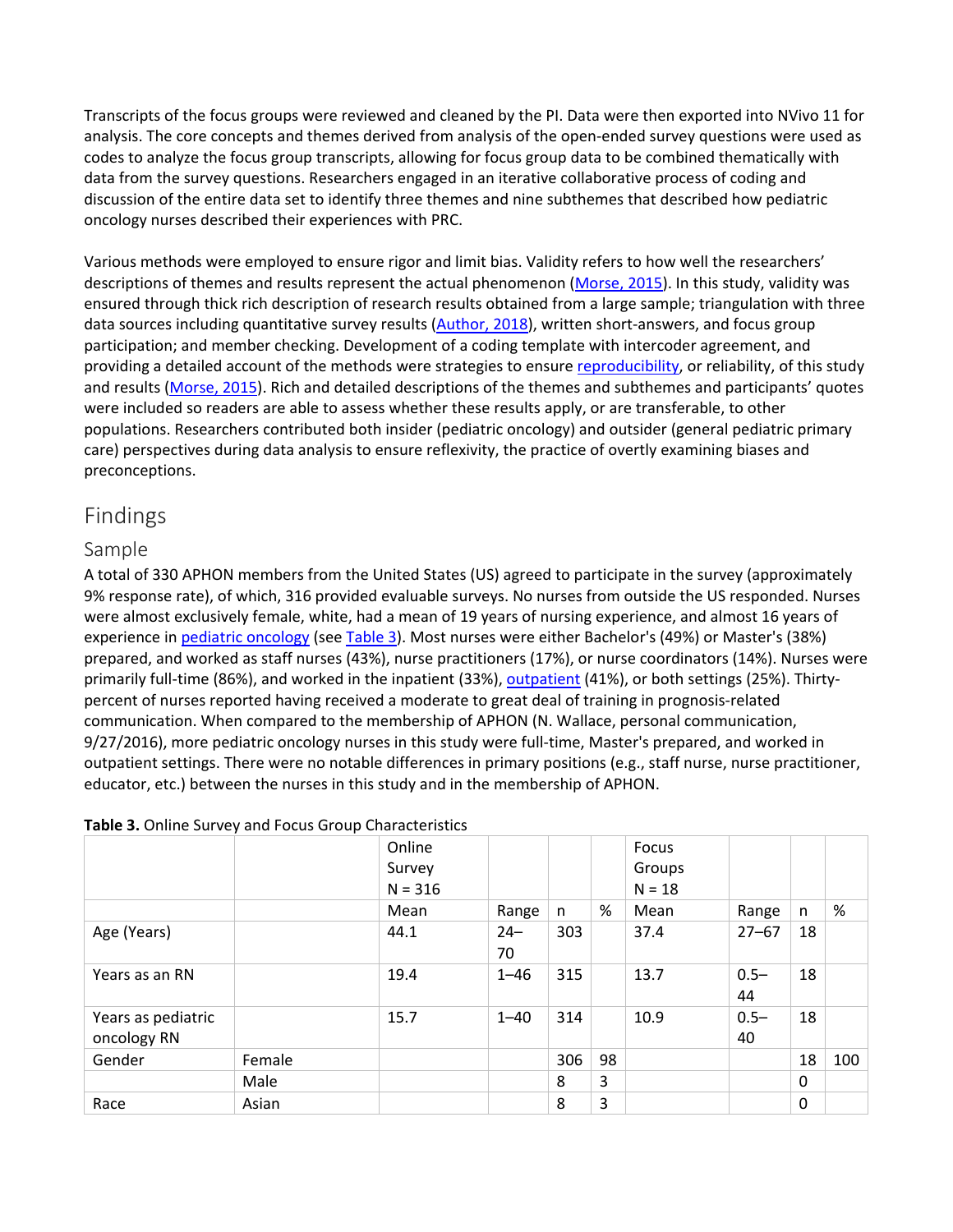|                                   | <b>Black or African</b>       | $\overline{\mathbf{3}}$ | $\mathbf{1}$            |  | $\mathbf 0$      |           |
|-----------------------------------|-------------------------------|-------------------------|-------------------------|--|------------------|-----------|
|                                   | American                      |                         |                         |  |                  |           |
|                                   | White                         | 289                     | 91                      |  | 18               | 100       |
|                                   | Other                         | 14                      | $\overline{\mathbf{4}}$ |  | $\pmb{0}$        |           |
|                                   | No response                   | $\overline{2}$          | $\mathbf{1}$            |  | $\boldsymbol{0}$ |           |
| <b>Highest education</b><br>level | Bachelor's degree             | 156                     | 49                      |  | 14               | 78        |
|                                   | Master's degree               | 117                     | 38                      |  | $\overline{4}$   | 22        |
|                                   | Associate degree              | 22                      | $\overline{7}$          |  | $\pmb{0}$        |           |
|                                   | Doctoral degree               | 12                      | $\overline{\mathbf{4}}$ |  | $\mathbf 0$      |           |
|                                   | Other                         | $\overline{7}$          | $\overline{2}$          |  | $\pmb{0}$        |           |
|                                   | No response                   | $\overline{2}$          | $\mathbf{1}$            |  | $\mathbf 0$      |           |
| Primary position                  | Clinical nurse<br>specialist  | 17                      | 5                       |  | $\mathbf 1$      | 6         |
|                                   | Educator                      | 21                      | $\overline{7}$          |  | $\mathbf 0$      |           |
|                                   | <b>Nurse</b><br>administrator | 22                      | $\overline{7}$          |  | $\mathbf 0$      |           |
|                                   | Nurse coordinator             | 45                      | 14                      |  | $\mathbf 1$      | 6         |
|                                   | Nurse practitioner            | 52                      | 17                      |  | $\overline{3}$   | 17        |
|                                   | Research nurse                | 16                      | 5                       |  | $\mathbf 0$      |           |
|                                   | Researcher                    | 6                       | $\overline{2}$          |  | $\pmb{0}$        |           |
|                                   | Staff nurse                   | 137                     | 43                      |  | 13               | 73        |
| Practice setting                  | Inpatient                     | 104                     | 33                      |  | $\overline{7}$   | 39        |
|                                   | Outpatient                    | 130                     | 41                      |  | 11               | 61        |
|                                   | Inpatient and<br>outpatient   | 78                      | 25                      |  | $\mathbf 0$      | $\pmb{0}$ |
|                                   | No response                   | $\overline{4}$          | $\mathbf{1}$            |  | $\pmb{0}$        | $\pmb{0}$ |
| Magnet<br>designation             | Yes                           | 198                     | 63                      |  | 12               | 67        |
|                                   | <b>No</b>                     | 104                     | 33                      |  | 6                | 33        |
|                                   | Not applicable                | 11                      | $\overline{4}$          |  | $\overline{0}$   |           |
| Formal training in<br><b>PRC</b>  | None or almost<br>none        | 108                     | 34                      |  | 10               | 56        |
|                                   | A little bit                  | 116                     | 37                      |  | 6                | 33        |
|                                   | A moderate<br>amount          | 68                      | 22                      |  | $\mathbf{1}$     | 6         |
|                                   | A great deal                  | 24                      | 8                       |  | $\mathbf 1$      | 6         |

Among the survey respondents, 47 (14.2%) answered the first open-ended question regarding nurse-physician collaboration, 41 (12.4%) completed the second open-ended question regarding moral distress, and 42 (12.7%) described the impact of PRC on quality of care. Responses were not directly linked with other survey responses, therefore, a detailed description of the subsample of nurses who responded to these questions was not available.

Eighteen nurses from three different institutions participated in focus groups. [Table 3](https://www.sciencedirect.com/science/article/pii/S002965541830438X?via%3Dihub#tbl0003) also summarizes demographic characteristics of the focus group sample. All of the focus group participants were white females with an average of 13.7 years (range 0.5–44 years) of experience in nursing and an average of 10.9 years (range 0.5–40 years) in oncology nursing. Sixteen of the nurses (89%) reported no formal training or education in PRC. Two of the three institutions had Magnet designation.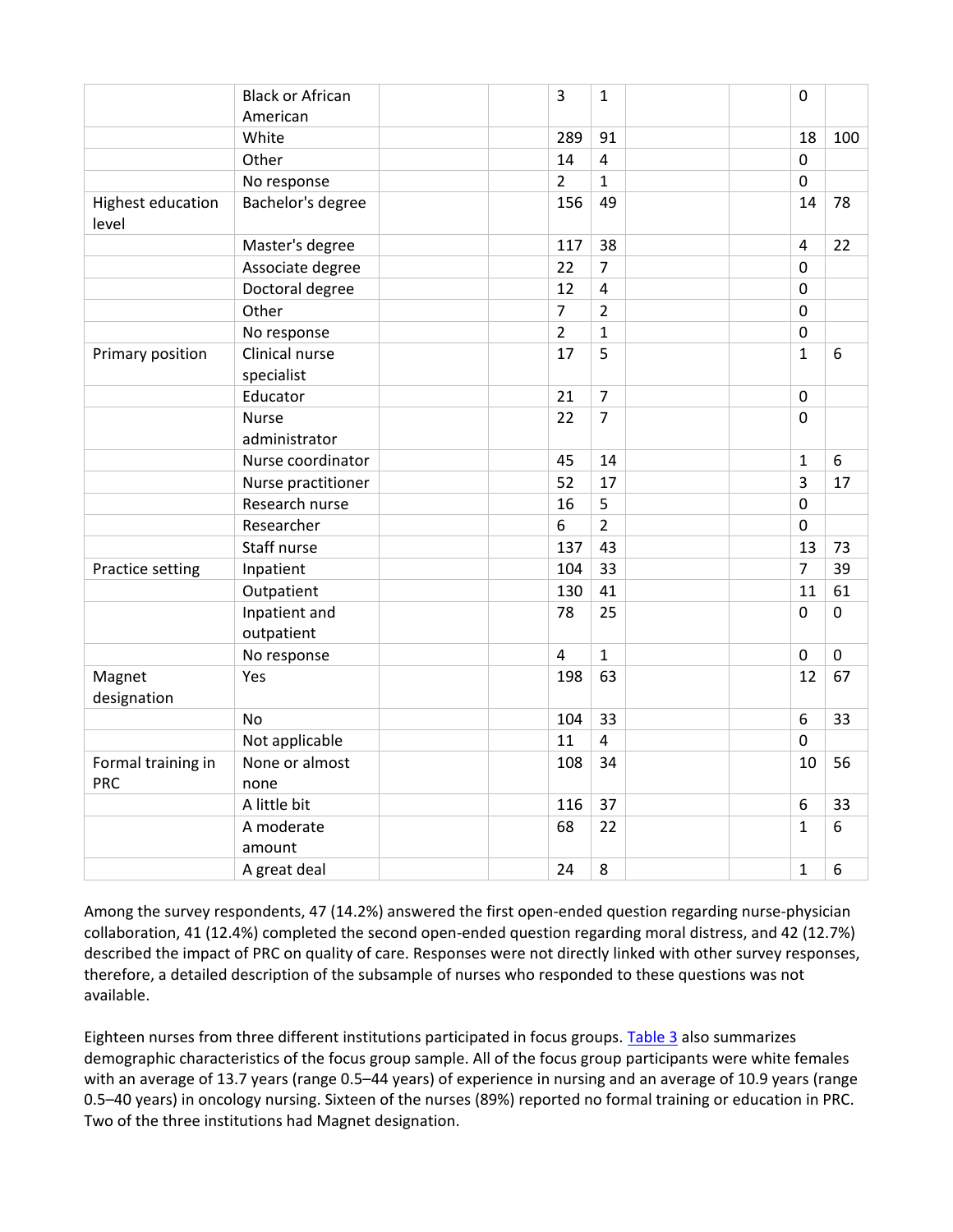# Themes

Three themes were identified from the data (see [Table 4\)](https://www.sciencedirect.com/science/article/pii/S002965541830438X?via%3Dihub#tbl0004). Each theme included two to four subthemes. The themes with subthemes are presented below with supporting quotations from respondents that exemplify the way in which the themes were voiced by the respondents.

| Theme• Subthemes                     | <b>Definition</b>                                                                                                                                                                                                                                                                       | <b>Defining</b><br><b>Characteristics</b>                                                                                                                                                                | <b>Illustrative Quotes</b>                                                                                                                                                                                                                                                                                                                                                                                                                                               |
|--------------------------------------|-----------------------------------------------------------------------------------------------------------------------------------------------------------------------------------------------------------------------------------------------------------------------------------------|----------------------------------------------------------------------------------------------------------------------------------------------------------------------------------------------------------|--------------------------------------------------------------------------------------------------------------------------------------------------------------------------------------------------------------------------------------------------------------------------------------------------------------------------------------------------------------------------------------------------------------------------------------------------------------------------|
| Importance of<br>Collaboration       |                                                                                                                                                                                                                                                                                         |                                                                                                                                                                                                          |                                                                                                                                                                                                                                                                                                                                                                                                                                                                          |
| • Characteristics                    | Distinguishing features<br>that promote teamwork<br>surrounding prognostic<br>disclosure to patients and<br>families                                                                                                                                                                    | Inclusion and<br>support of team<br>members<br>Trust and respect<br>among team<br>members;<br>different roles and<br>unique<br>contributions<br>valued<br>Clear<br>communication<br>and<br>documentation | "I am thankful I work with a<br>physician who is straight-forward<br>and informs families from the<br>beginning of the prognosis and<br>realistic expectations, but also<br>encouraging hope. He is a skilled<br>clinician and communicator. He is<br>also an ideal leader. He allows team<br>members to be autonomous and<br>come to the family with equal value<br>and importance as he provides."                                                                     |
| • Benefits                           | Positive outcomes that<br>arise when nurses are part<br>of diagnostic and<br>prognostic conversations<br>with patients and families                                                                                                                                                     | Facilitates<br>communication<br>with patient and<br>family including<br>provision of a<br>single message<br>Enhances care<br>coordination and<br>teamwork<br>Supports<br>continuity of care              | "As I was part of the whole<br>conversation, I was able to also<br>include the home care RN, the<br>hospice nurse, and ended up<br>continuing the conversation with<br>the mother as the next few weeks<br>progressed. She made the decision<br>with me to end chemotherapy, and<br>then informed the MD. We truly<br>worked as a team on this case, little<br>buddy was comfortable, mother<br>and siblings were very engaged and<br>involved in his end of life care." |
| • Consequences of<br>nurse exclusion | Results that arise when<br>nurses are not included in<br>formal prognostic<br>conversations with<br>patients and families; and<br>when physicians do not<br>directly share, either<br>verbally or in written<br>form, with the nurse what<br>was discussed during such<br>conversations | Limits nurse<br>communication<br>with patient and<br>family<br>Limits<br>development of<br>trust among<br>patient, family,<br>and nurse<br>Limits nurse role<br>enactment<br>Nurse frustration           | "I was caring for a patient and the<br>MD gave the patient and family bad<br>news regarding a prognosis. I, as<br>the nurse, was not included in the<br>conversation, nor did I know that<br>the results were not good. The<br>family asked me questions<br>regarding the prognosis and scans<br>and I was unaware that they had<br>even received the news. It was<br>challenging because I looked<br>incompetent and                                                    |

**Table 4.** Themes and Subthemes o[f Pediatric Oncology](https://www.sciencedirect.com/topics/nursing-and-health-professions/childhood-cancer) Nurses' Experiences with PRC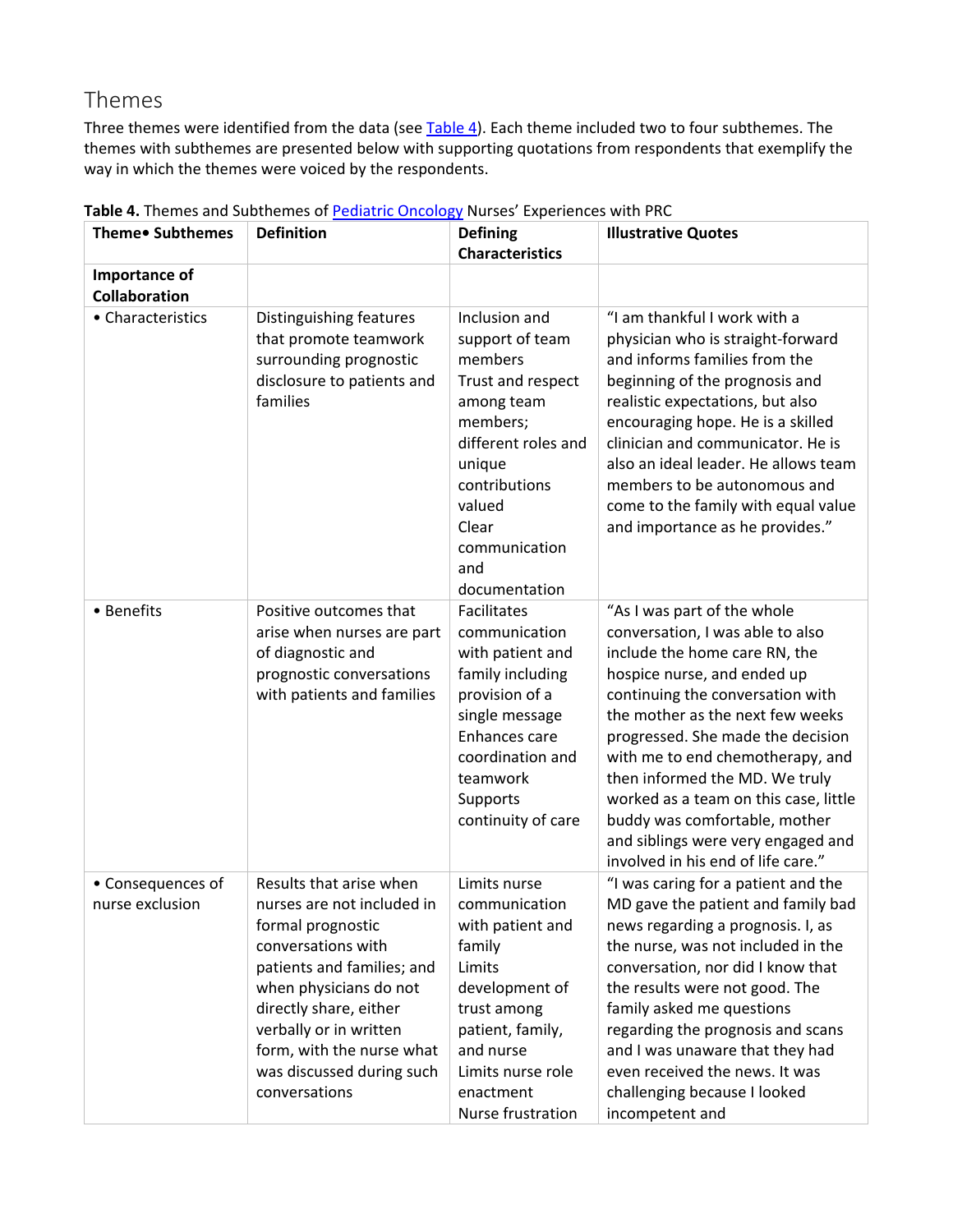|                                                 |                                                                                                                                                                                                                                                                                                                                                                                                                                                                  |                                                                                                                                                                                                                                                                                                                                                                                                                                 | uninformed/uninterested in the<br>patient's care."                                                                                                                                                                                                                                                                                                                                                                                                                                                                                                                                                                                                                              |
|-------------------------------------------------|------------------------------------------------------------------------------------------------------------------------------------------------------------------------------------------------------------------------------------------------------------------------------------------------------------------------------------------------------------------------------------------------------------------------------------------------------------------|---------------------------------------------------------------------------------------------------------------------------------------------------------------------------------------------------------------------------------------------------------------------------------------------------------------------------------------------------------------------------------------------------------------------------------|---------------------------------------------------------------------------------------------------------------------------------------------------------------------------------------------------------------------------------------------------------------------------------------------------------------------------------------------------------------------------------------------------------------------------------------------------------------------------------------------------------------------------------------------------------------------------------------------------------------------------------------------------------------------------------|
| <b>Impact of Prognosis-</b><br><b>Related</b>   |                                                                                                                                                                                                                                                                                                                                                                                                                                                                  |                                                                                                                                                                                                                                                                                                                                                                                                                                 |                                                                                                                                                                                                                                                                                                                                                                                                                                                                                                                                                                                                                                                                                 |
| Communication                                   |                                                                                                                                                                                                                                                                                                                                                                                                                                                                  |                                                                                                                                                                                                                                                                                                                                                                                                                                 |                                                                                                                                                                                                                                                                                                                                                                                                                                                                                                                                                                                                                                                                                 |
| • Benefits of<br>adequate<br>prognostication    | Results and/or<br>opportunities that arise<br>from provision of honest<br>and/or full disclosure of<br>prognostic information by<br>the physician or other<br>members of the team                                                                                                                                                                                                                                                                                | Enhances<br>communication<br>among patient,<br>family, and<br>medical team<br>Facilitates<br>treatment-related<br>decision making<br>Allows for<br>inclusion of<br>patient and family<br>preferences and<br>goals of care in<br>care planning<br>especially at end<br>of life                                                                                                                                                   | " I was assigned to a patient who<br>was being diagnosed with<br>metastatic Ewings sarcoma and was<br>invited to sit in on the diagnostic<br>and prognostic discussion with the<br>patient and family. After hearing<br>the difficult details, the parents<br>excused themselves from the room<br>and the providers moved on to<br>other duties. With just myself and<br>the patient in the room I was able<br>to clarify with him his<br>understanding of the situation and<br>reframe some assumptions he had<br>made incorrectly. It also gave me<br>the opportunity to ask what was<br>most important to him so that I<br>could help advocate that his voice<br>was heard." |
| • Consequences of<br>Limited<br>Prognostication | Perceived implications of<br>physicians or other team<br>members failing to<br>provide a realistic<br>description of the<br>patient's prognosis or<br>condition, failing to<br>provide such information<br>in a timely fashion,<br>parents not<br>acknowledging honest<br>information about their<br>child's condition, or either<br>physicians or parents<br>forbidding nurses from<br>providing patients and/or<br>parents with accurate<br>prognostic details | Patient<br>• Unnecessary<br>procedures and<br>suffering<br>• Limitation in<br>focus on quality of<br>life<br>Parent<br>• Negative<br>emotion (anger,<br>confusion, guilt)<br>• False hope<br>• Lack of<br>preparation for<br>patient's death<br>• Limitations in<br>treatment-related<br>decision making<br><b>Nurse</b><br>• Distress<br>• Limitations in<br>nurse role<br>enactment<br><b>Healthcare Team</b><br>· Dissension | "A family asked that their nine year<br>old son not be told that his disease<br>was back and he had a poor<br>prognosis. It is stressful for me not<br>to be honest with a patient<br>regarding questions they have<br>about their disease. He asked why<br>his stomach was getting big like<br>another patient who relapsed. He<br>wanted to know if his cancer was<br>back and the nurses had to lie to<br>him because this was his mother's<br>wish. This caused a lot of stress and<br>moral distress."                                                                                                                                                                     |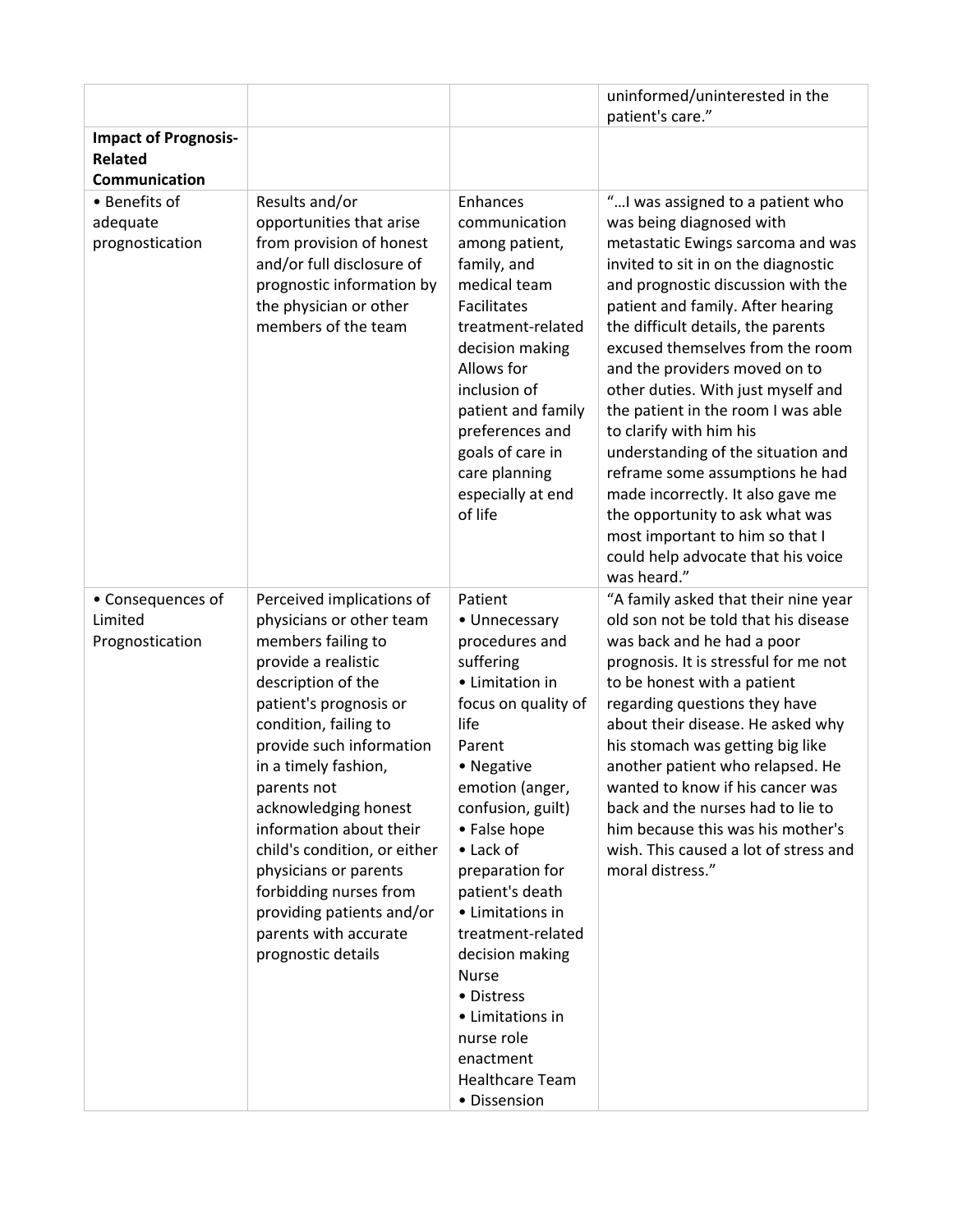|                                                 |                                                                                                                                                                                                                                                                                                                                                         | among team<br>members                                                                                                                                                                                                                                                                                                                                                                                                  |                                                                                                                                                                                                                                                                                                                                                                                                                                                                                                                                                                                                                                                                                                                                                                                         |
|-------------------------------------------------|---------------------------------------------------------------------------------------------------------------------------------------------------------------------------------------------------------------------------------------------------------------------------------------------------------------------------------------------------------|------------------------------------------------------------------------------------------------------------------------------------------------------------------------------------------------------------------------------------------------------------------------------------------------------------------------------------------------------------------------------------------------------------------------|-----------------------------------------------------------------------------------------------------------------------------------------------------------------------------------------------------------------------------------------------------------------------------------------------------------------------------------------------------------------------------------------------------------------------------------------------------------------------------------------------------------------------------------------------------------------------------------------------------------------------------------------------------------------------------------------------------------------------------------------------------------------------------------------|
| • Family<br>Misunderstanding                    | Nurse belief that patients<br>and/or families have an<br>inaccurate understanding<br>of the child's condition or<br>prognosis, because of lack<br>of honest, full disclosure<br>or the presentation of<br>conflicting or confusing<br>information from<br>members of the<br>healthcare team                                                             | Lack of parental<br>understanding of<br>condition and<br>related prognosis<br>Mixed messages<br>from healthcare<br>team<br>Lack of clarity in<br>presentation of<br>information                                                                                                                                                                                                                                        | "I want the child to be able to<br>choose where they spend their final<br>days, and they think they are going<br>to have a normal life. Sometimes by<br>the time they realize how sick the<br>child is, it's too late to get them<br>home or to hospice, and they die in<br>the PICU."                                                                                                                                                                                                                                                                                                                                                                                                                                                                                                  |
| • Nurse Distress                                | Emotional suffering that<br>nurses experienced as a<br>response to observing<br>patients and/or families<br>enduring physical and/or<br>emotional distress as a<br>result of the provision of<br>diagnostic or prognostic<br>information, or patient<br>suffering that the nurse<br>perceived as a result of<br>parental denial of patient<br>prognosis | Brought on by:<br>• Patient and/or<br>family response to<br>disclosure of<br>diagnostic and<br>prognostic<br>information<br>• Patient<br>undergoing<br>unnecessary<br>procedures and<br>treatments often<br>administered by<br>the nurse, who<br>perceived them to<br>cause more harm<br>than good<br>· Parental denial<br>of prognosis<br>• Hiding the truth<br>about prognosis<br>from the parents<br>and/or patient | "the mother was not willing to<br>accept that her daughter was dying<br>from leukemia and that there<br>wasn't much else we could do. We<br>continued to do invasive<br>procedures on patient and give her<br>chemo that really wasn't doing<br>much but stressing her since all she<br>wanted to do was stay home and sit<br>on couch and watch movies with<br>her family. I felt so bad for her and I<br>just wanted to let her stay home. I<br>just wanted to cry when I would<br>start her IVs and she'd be like I just<br>want to go home. I tried to be as<br>supportive to the young 9-year-old<br>girl, but I felt at times that I was<br>lying to her. I always gave her the<br>best of care, but felt I was doing<br>procedures that brought her pain<br>for no good reason." |
| Delivery of<br>Prognostic<br><b>Information</b> |                                                                                                                                                                                                                                                                                                                                                         |                                                                                                                                                                                                                                                                                                                                                                                                                        |                                                                                                                                                                                                                                                                                                                                                                                                                                                                                                                                                                                                                                                                                                                                                                                         |
| • Perceptions of<br>Good<br>Communication       | Nurse assessment of<br>positive aspects of<br>communication (verbal<br>and non-verbal) regarding<br>prognosis                                                                                                                                                                                                                                           | Providing honest<br>prognostic<br>information up<br>front in a gentle<br>manner<br>Providing<br>anticipatory<br>guidance<br>regarding end-of-<br>life trajectory<br>Engaging key                                                                                                                                                                                                                                       | "Physician talked about next steps<br>in care as not addressing cancer<br>itself but rather symptoms and<br>efforts to improve comfort and<br>quality of life - avoided saying there<br>is nothing we can do - but rather<br>here is what we can do to help your<br>child and you - recognized that we<br>couldn't cure but we could still help<br>the child."                                                                                                                                                                                                                                                                                                                                                                                                                          |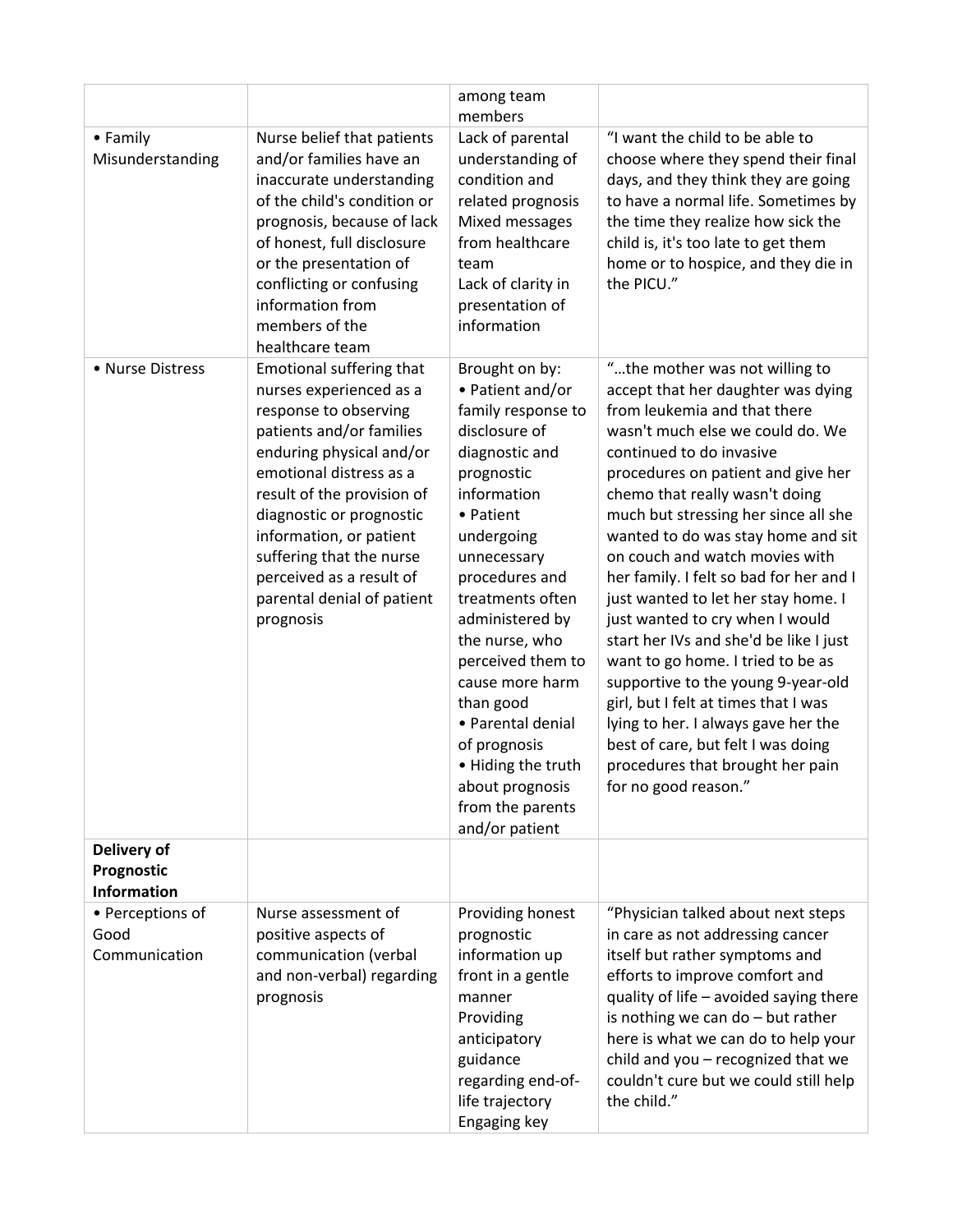|                                          |                                                                                                                                                                           | members of the<br>healthcare team<br>Soliciting and<br>supporting<br>patient/family<br>preferences<br>Including a focus<br>on quality of life<br>when discussing<br>therapeutic<br>options                                                                                                                                                                                                                                                                                |                                                                                                                                                                                                                                                                                                                                                                                                             |
|------------------------------------------|---------------------------------------------------------------------------------------------------------------------------------------------------------------------------|---------------------------------------------------------------------------------------------------------------------------------------------------------------------------------------------------------------------------------------------------------------------------------------------------------------------------------------------------------------------------------------------------------------------------------------------------------------------------|-------------------------------------------------------------------------------------------------------------------------------------------------------------------------------------------------------------------------------------------------------------------------------------------------------------------------------------------------------------------------------------------------------------|
| • Concerns<br>Regarding<br>Communication | Nurse uneasiness about<br>the manner in which<br>prognostic information<br>was conveyed to patient<br>and/or family and the lack<br>of adequate portrayal of<br>prognosis | Provision of<br>unclear,<br>unrealistic<br>prognostic<br>information<br>Physician collusion<br>when parents are<br>unwilling to accept<br>prognosis;<br>provision of false<br>hope<br>MD discomfort<br>with prognosis-<br>related<br>communication<br>Lack of<br>consideration of<br>setting or cultural<br>beliefs<br>Provision of only<br>disease-directed<br>therapies, not<br>presenting<br>palliative care or<br>shifting focus to<br>quality of life, as<br>options | "I remember as an advanced<br>practice provider, with one of our<br>older physicians whokind of beats<br>around the bush, and never is a<br>direct with the prognosis. Those<br>conversations would make me very<br>anxious, and nervous, and<br>uncomfortable because it was like,<br>'You were so leading this family on.<br>You're giving them false hope.' Of<br>course, they want to do<br>something." |

Theme 1: Importance of collaboration

The first theme was the "Importance of Collaboration," which reflects the significance nurses placed on teamwork surrounding prognostic discussions. Three subthemes included the characteristics of collaboration, the benefits associated with collaboration, and the consequences of nurse exclusion from PRC. Characteristics of Collaboration

Nurses described a number of distinguishing features that they identified as promoting teamwork surrounding prognostic disclosure to patients and families. Essential attributes of collaboration included trust, mutual respect, and open communication. One nurse stated, "I feel free to ask questions within my team so I can clearly understand our options and help to keep families well informed." Nurses frequently highlighted the importance of having conversations among team members prior to providing patients and families with prognostic information. Nurses believed that these premeetings enabled team members to prepare for PRC with families. Specifically, nurses reported that team meetings prior to PRC (a) facilitated development of clear messages for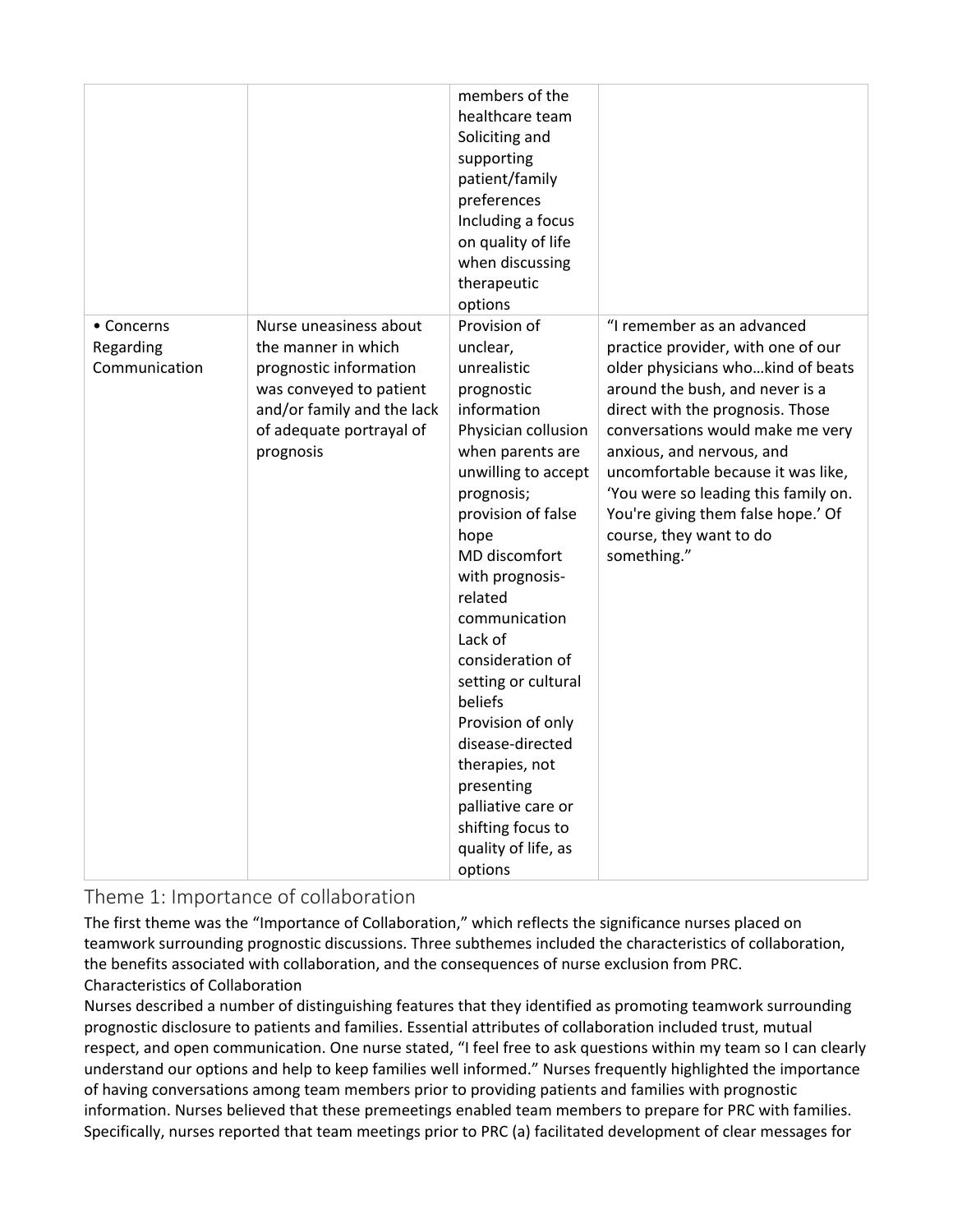families, (b) improved anticipation of the needs of patients and families, (c) optimized the skill sets of different team members, and (d) allowed the team to identify personalized support to assist the parents to participate in PRC. Finally, documentation of prognostic discussions and goals of care was identified as valuable to ensuring that all members of the team across the continuum of care were "on the same page."

#### Benefits of Collaboration

Nurses described positive outcomes that were achieved when their physician partners actively sought them out to collaborate in communicating diagnostic and prognostic information to patients and family members. Nurses perceived that participating in these conversations enabled them to start to develop trusting relationships with families, which enhanced communication. When nurses were certain about what had been communicated to patients and families, they were able to continue the conversations, and provide a consistent message to families. One nurse reported, "They do not want mixed messages. As a nurse, and now an NP, I find it most useful if I understand what the MD has said and reinforce, elaborate, address questions and concerns patients and families have." Being a part of the whole conversation allowed nurses to communicate with other members of the team including community partners, such as home care an[d hospice](https://www.sciencedirect.com/topics/nursing-and-health-professions/hospice) providers, which they believed improved [care coordination](https://www.sciencedirect.com/topics/nursing-and-health-professions/care-coordination) and allowed for enhanced continuity of care. Finally, active participation in prognostic discussions enabled nurses to support families in decision making and establishing goals of care.

#### Consequences of Nurse Exclusion

Nurses expressed the challenges that arose when they were not included in formal prognostic conversations among physicians and family members; and when physicians did not directly share, either verbally or in writing, with the nurse what was discussed during such conversations. Nurses described feeling frustrated and distressed when left out of formal conversations with family members. Nurses acknowledged the challenges of timing, for example, prognostic discussions occurring after rounds or during the day shift when the nurse works at night. They also indicated that without this information they were unable to fulfill their roles as educators, supporters, and advocates, and constantly felt as though they were playing catch up. Nurses expressed fear that they would say something to contradict what was said by physicians, and did not want to confuse families. Nurses believed they could be perceived as incompetent, uninterested, and uniformed when they were not aware of the prognostic information that had been discussed with families. Nurses feared that their lack of awareness might cause families to lose trust in them and the team.

### Theme 2: Impact of Prognosis-Related Communication

The second theme, "Impact of PRC," encompassed the perceived influence that the process of PRC had upon [nursing practice](https://www.sciencedirect.com/topics/nursing-and-health-professions/nursing-practice) as well as patient and family outcomes. The impact was categorized into four subthemes: benefits of adequate [prognostication,](https://www.sciencedirect.com/topics/nursing-and-health-professions/prognostication) consequences of limited prognostication, family misunderstanding, and nurse distress.

#### Benefits of Adequate Prognostication

Nurses valued honest, realistic disclosure of prognostic information, and believed that the provision of such information to parents and patients was beneficial in a number of different ways. They believed that adequate prognostication allowed parents to communicate more freely with their children and their children's medical teams about prognosis. This open [communication facilitated](https://www.sciencedirect.com/topics/nursing-and-health-professions/facilitated-communication) decision making and care planning. Nurses related that family understanding of prognosis, particularly in the context of poor prognosis, allowed parents to make decisions about pursuing second opinions or electing to forego additional disease-directed treatment. Parents and members of the medical team were able to talk with children about their wishes for treatment, life and death, an[d end-of-life care](https://www.sciencedirect.com/topics/nursing-and-health-professions/terminal-care) planning. Children and adolescents who had cancer had the opportunity to engage in life planning, funeral planning, or determining where they wished to die. One nurse described,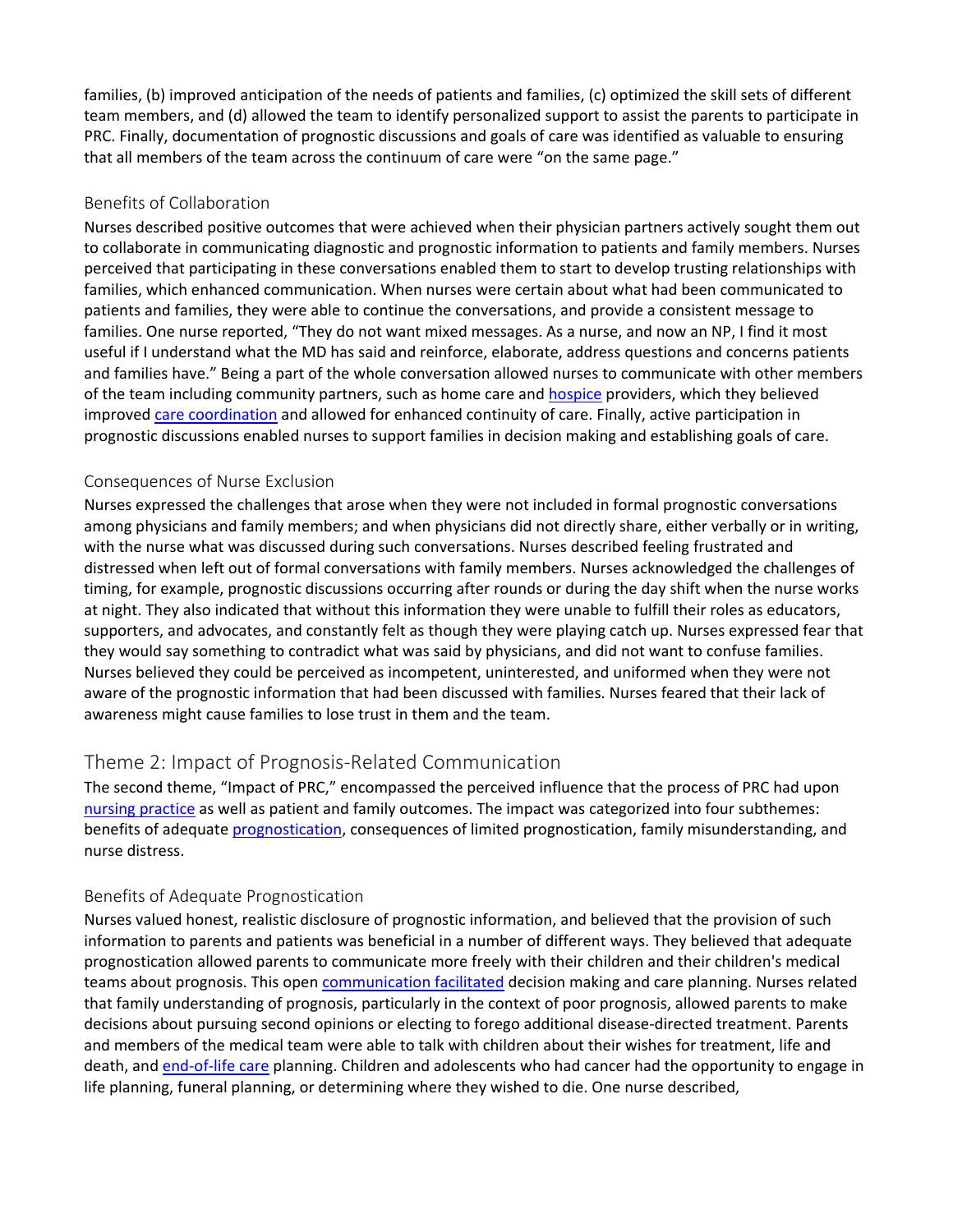We had a 15-year-old female patient who was put on palliative chemotherapy…Her family was very open with her about her diagnosis and [her options.](https://www.sciencedirect.com/topics/nursing-and-health-professions/cryoprobe) It was a very trying year, but very amazing. We were able to celebrate every milestone and have open discussions about life and death. She was able to talk about what she wanted her funeral to be like and what she wanted to happen…And her funeral was PERFECT for her…just all the time open communication…what I wish it could be like for every patient every time…Children––even very young ones…know what's going on…and sense things even that aren't spoken.

Open communication allowed HCPs, parents, and patients to be on "the same page." One nurse reported, "Much better to provide therapeutic and relationship-based care if every team member, including patient and family, are on the same page and have open dialogues."

#### Consequences of Limited Prognostication

Nurses identified instances of limited prognostication that occurred when physicians or other team members did not provide parents with realistic descriptions of their children's conditions, when prognostic information was not communicated in a timely fashion, when parents received mixed messages, or when parents did not seem to acknowledge and accept poor prognostic details. Nurses indicated that limited discussions regarding prognosis often resulted in delayed [palliative care](https://www.sciencedirect.com/topics/nursing-and-health-professions/palliative-therapy) [consultations,](https://www.sciencedirect.com/topics/nursing-and-health-professions/consultation) which could lead to more suffering for children with cancer. Further, nurses felt that parents who did not understand their children's prognoses might not recognize that their children were facing imminent death and might miss the time that was left to share with their children in meaningful ways. Nurses raised concerns of difficulty supporting parents who had been given, what nurses perceived, to be unrealistic prognostic information. Nurses felt very uncomfortable when they believed that a child had a poor prognosis and the family had been given and appeared to believe an unrealistically optimistic prognosis. In these situations, nurses reported that they might limit or avoid communication with families in efforts to not undermine the physicians. Nurses believed that when presented with mixed-messages, parents became confused, and had difficulty making informed decisions that were in the best interests of their children.

Nurses described challenging scenarios, in which, patients' clinical conditions were rapidly deteriorating or required an escalation of care, but they perceived that physicians did not relay the gravity of such situations to the parents. Nurses described continuing to give patients oral chemotherapy, which they perceived as futile, but thought the physicians had presented this to parents as the next step or [standard of care.](https://www.sciencedirect.com/topics/nursing-and-health-professions/health-care-quality) In one situation the nurse wrote,

A patient was very actively dying and the attending physician kept insisting that we give him his oral medication because "it's the only thing that is going to cure him." This despite the patient being unconscious and bleeding from the mouth and nose. Refusing to acknowledge to the family that the patient is actively dying and continuing to offer hope and treatment options.

The idea of false hope surfaced in a number of the nurses' comments. One nurse described, "Physicians gave what I perceived to be false hope to a patient and family and as a result the patient experienced a lot of physical and emotional pain and suffering before her eventual death."

Nurses reported experiencing considerable distress when they were instructed to not provide patients and/or parents with accurate diagnostic or prognostic details, or when caring for children whose parents were unaccepting of a poor prognosis. Nurses bore witness to suffering as they observed patients receive, what they perceived to be, futile care. One nurse wrote,

The child was literally melting before our eyes, but we kept on doing procedures and giving medications…we should have stopped interventions and let the child leave this world peacefully. Instead it was medical and a code was called on a patient that was essentially already gone.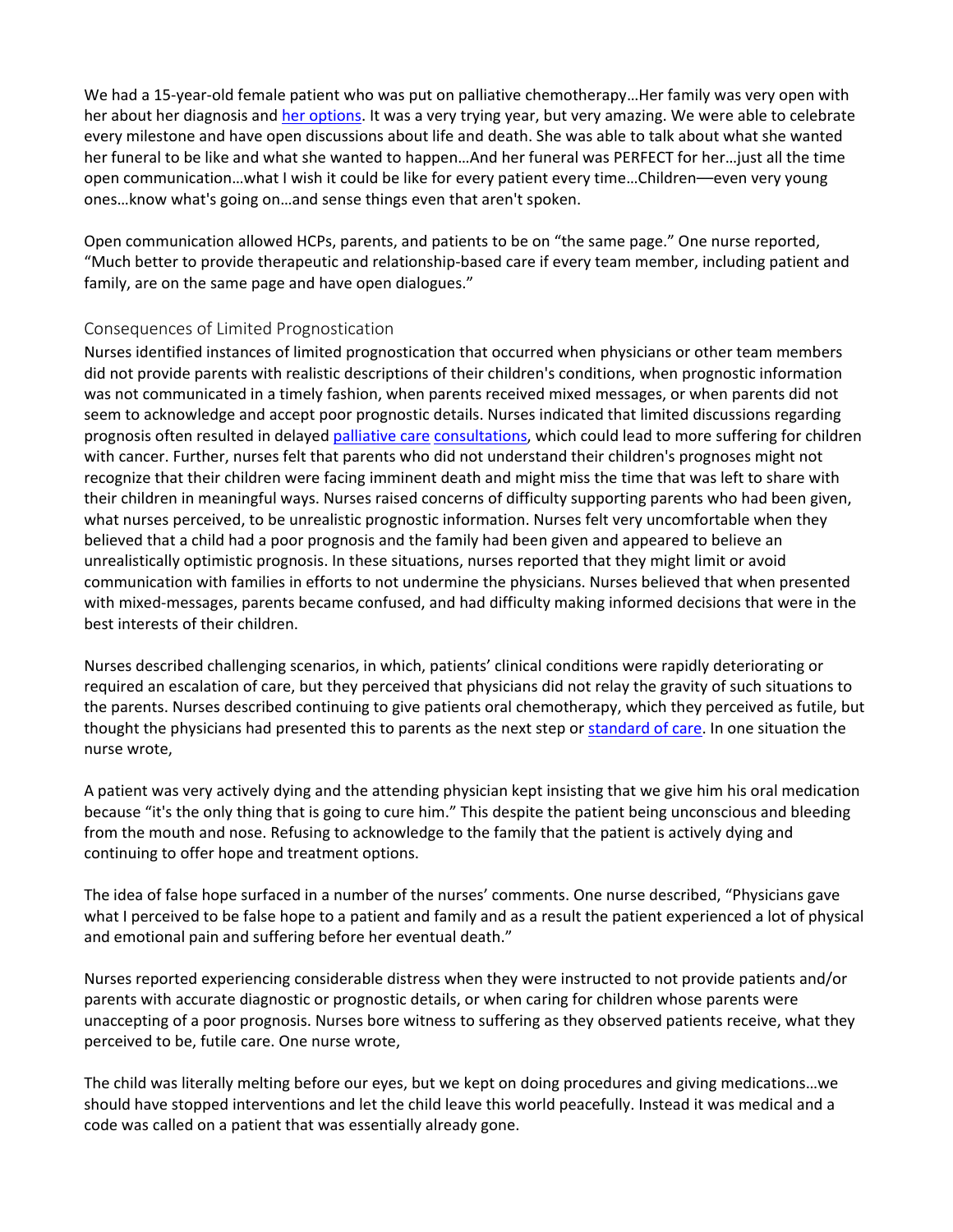Nurses described when parents would request that nurses not share the news of [recurrence](https://www.sciencedirect.com/topics/nursing-and-health-professions/recurrent-disease) or even a diagnosis with patients,

…the family would not allow the young teenager to know her diagnosis or prognosis…knowing the patient did not realize her life was coming to an end very quickly was gut-wrenching. She was never allowed to voice anything related to the end of her own life. I hated that experience.

Nurses also reported that some parents would ask that staff not use the word "cancer" in front of their children. This along with limitations on disease-related discussions forced the nurses into compromising positions where they had to lie to children, who asked them direct questions. One nurse stated, "He wanted to know if his cancer was back and the nurses had to lie to him because this was his mother's wish."

#### Family Misunderstanding

At times nurses believed that parents had an inaccurate understanding of their children's conditions or prognoses, which they thought was sometimes due to lack of honest, full disclosure, or the presentation of conflicting or confusing information from members of the health care team. Nurses provided examples where parents seemed to have misunderstandings regarding their children's conditions, "…the patient and her mother thinking her [metastatic disease](https://www.sciencedirect.com/topics/nursing-and-health-professions/metastasis) was a 'chronic illness, like diabetes' as they had been told." Another nurse stated,

When I saw the patient, the family kept talking about how they were going to Disney once he was better and not requiring platelets so frequently. This was not going to happen and we all knew it but he (the physician) never made the family aware.

Nurses believed that lack of accurate understanding limited decision making and realistic care planning.

#### Nurse Distress

Throughout their responses, but particularly in response to the question regarding moral distress, nurses described how PRC, at times, resulted in what they believed to be patient and/or parent suffering. This suffering was difficult for nurses to observe and was distressing to them. The devastation that ensued among patients and families when the team shared the news of a new cancer diagnosis or relapse was hard for nurses. One nurse described, "A teenage boy who was graduating from HS and had a scholarship to play baseball at college was given poor prognosis and he broke into tears. Although all of those discussions are difficult, that one was especially difficult." Furthermore, nurses described how parents "could not grasp the reality of this child's prognosis" and tried to "proceed as if the prognosis is better than it really is." Nurses reported that they believed that this resulted in additional procedures and tests being performed, which caused suffering for children.

### Theme 3: Delivery of Prognostic Information

The third theme, "Delivery of Prognostic Information," delineated the variety of ways in which prognostic information was provided to patients and families. Because physicians are primarily responsible for conveying prognostic information, nurses focused their discussion on the manner in which they delivered prognosisrelated information. The two subthemes included (a) perceptions of good communication and (b) concerns regarding communication.

#### Perceptions of Good Communication

Nurses listed a number of positive aspects of communication surrounding prognosis. The approach including the focus of the message as well as tone was acknowledged as essential. A more gentle tone was described as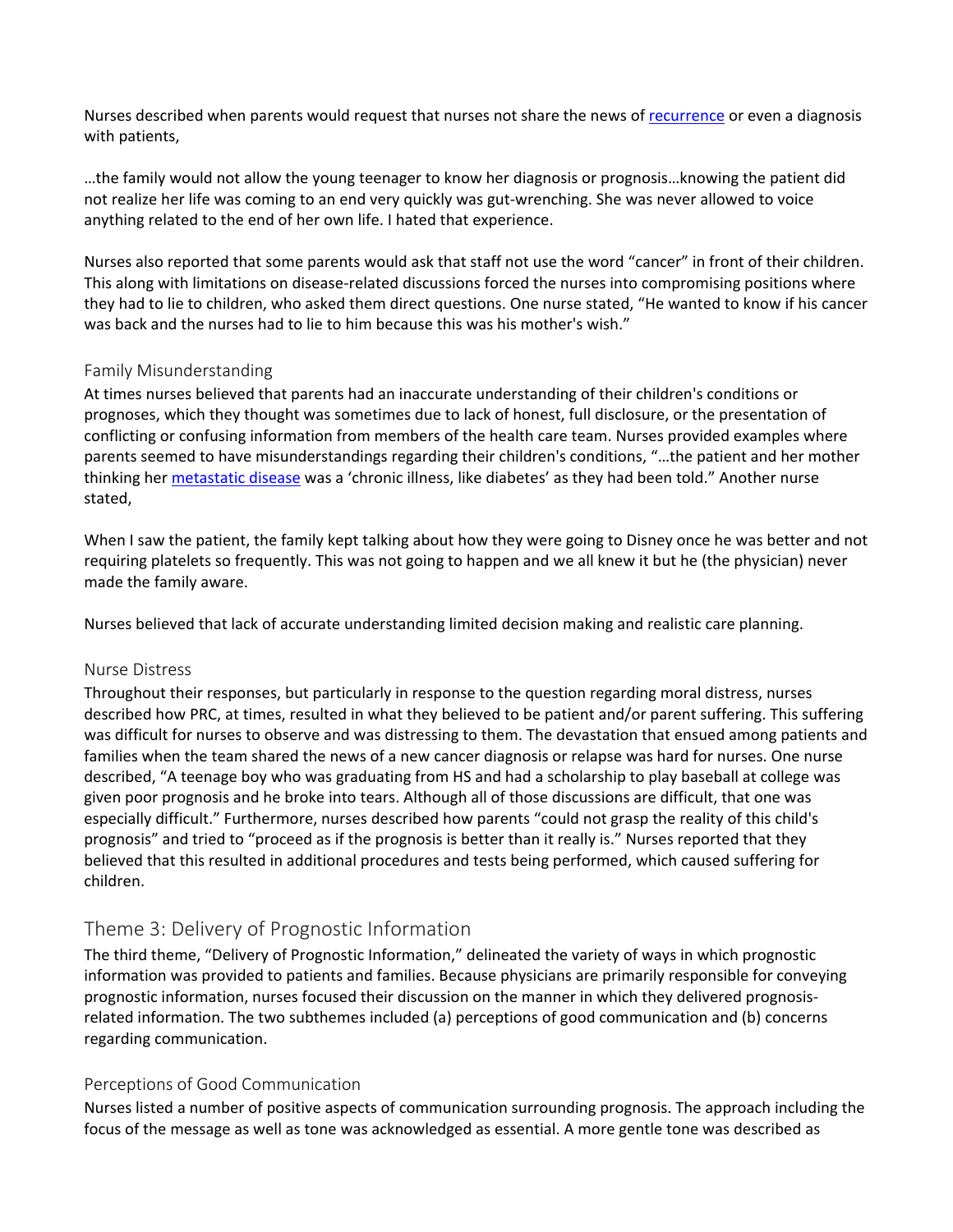"…allowing the family to come to terms with the child's death." This tone along with language that embodied the transition of goals of care from cure to comfort and the provision of nonabandonment language were commended. One nurse described,

The patient, her family and the physician team all did a great job of asking her what she wanted the remainder of her life to look and feel like. They were honest with her prognosis and explained what next steps could look and feel like as her disease progressed. Did she want to be in the hospital? At home? At a Hospice house? Additional steps to ensure good communication and care included collaborating with other physician colleagues and organizing a care conference with all team members.

#### Concerns Regarding Communication

Most nurses believed that communicating prognostic information was the responsibility of physicians, and they were at times troubled with the manner in which prognostic information was conveyed to parents. Nurses reported that on occasion physicians were not direct enough or realistic when providing parents with prognostic estimates especially when patients presented with diagnoses that portended poor prognoses. Nurses imagined that this might be due to discomfort with such sensitive conversations especially when it was time to stop disease-directed treatments. One nurse stated, "He/she could not tell the parent their child would die. I had to say the word." Another nurse described how she feared a physician's "never give up" attitude made it difficult "for patients and families to alter their treatment from curative to palliative, because they may perceive that the providers do not agree with the decision and that the family is giving up on the child." Nurses also described difficulties when physicians were not responsive to patient and/or parent cues and continued through programmed conversations without stopping to acknowledge the emotional impact of the words that were spoken. One nurse explained,

There were so many metaphors being thrown around and the physician was so programmed in delivering his 'speech' that he didn't realize the mom's eyes had welled up and glazed over after the 'he'll probably die from this soon' comment. It was a HORRIBLE discussion and left the family completely overwhelmed.

Nurses also reported concerns when physicians discussed prognosis without seemingly considering location and timing, for example, telling parents the news of a relapse while the entire multidisciplinary team was rounding in the middle of the hallway.

# Discussion and Recommendations

[Pediatric oncology](https://www.sciencedirect.com/topics/nursing-and-health-professions/childhood-cancer) nurses' responses to open-ended questions regarding PRC with parents of children with cancer complemented and provided further depth to previously reported quantitative findings on this topic [\(Author, 2018\)](https://www.sciencedirect.com/science/article/pii/S002965541830438X?via%3Dihub#bib0004), expanding our knowledge of PRC in the pediatric population. Nurses described in detail both positive and negative experiences with the process of PRC that were influenced by physician colleagues, parents, and patients.

Nurses have a great appreciation of the need for interprofessional collaboration when delivering and expanding upon prognostic information. Nurses rely upon their physician colleagues to lead such conversations, but then step-in to function in a variety of different roles, including that of advocate, facilitator, supporter, and even at times prognosticator [\(McLennon, Uhrich, Lasiter, Chamness, & Helft, 2013\)](https://www.sciencedirect.com/science/article/pii/S002965541830438X?via%3Dihub#bib0022). Nurses in the current study reported that if they were not included in initial prognosis-related conversations among physicians and parents, they were unable to adequately function within their desired roles. Responses to this current survey echo an overriding theme from a previous study of nurses working with adult patients with cancer, specifically "being in the middle" (p. 430) surfaced as nurses described opportunities, barriers and actions related to PRC (McLennon, [Lasiter, et al., 2013\)](https://www.sciencedirect.com/science/article/pii/S002965541830438X?via%3Dihub#bib0023). Barriers included uncertainty, disconnect, discomfort and perceived risk that interfered with prognostic conversations. Disconnect and perceived risk occurred when physicians limited the information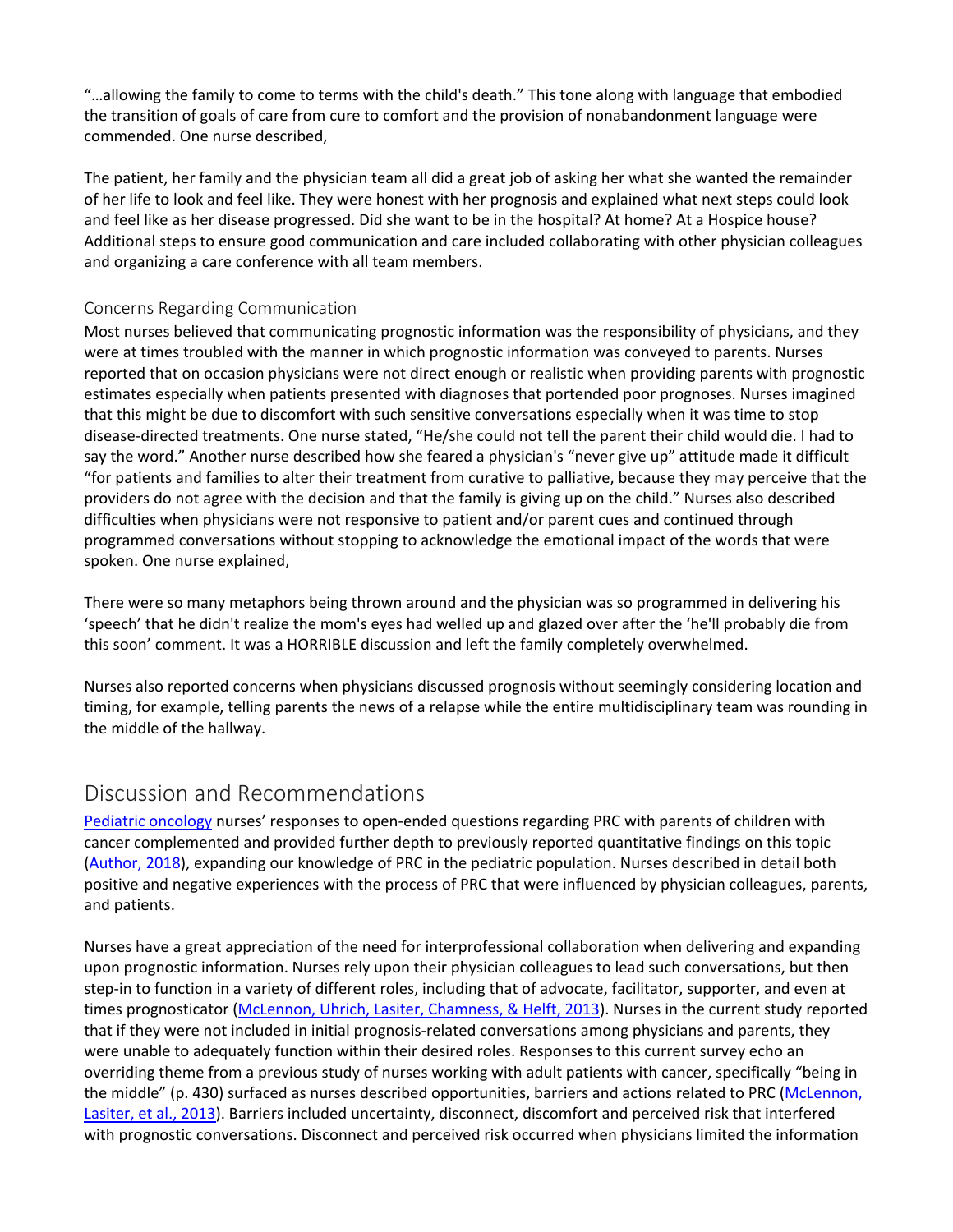provided to patients, families and the nurses; or prevented nurses from discussing prognosis with patients and families. When such conversations were blocked, nurses described feelings of regret, anger, and frustration [\(McLennon, Lasiter, et al., 2013\)](https://www.sciencedirect.com/science/article/pii/S002965541830438X?via%3Dihub#bib0023). In another study, adul[t oncology nurses](https://www.sciencedirect.com/topics/nursing-and-health-professions/oncology-nurse) relayed that the most frequent ethical dilemmas experienced within their practice surrounded truth telling including barriers and uncertainty around truth telling [\(McLennon, Uhrich, et al., 2013\)](https://www.sciencedirect.com/science/article/pii/S002965541830438X?via%3Dihub#bib0022).

Such feelings were similarly described by the nurses in this study. Nurses reported distress and disconnect when they believed that parents were given skewed or inaccurate representations of children's prognoses or conditions, or when parents refused to accept or acknowledge their children's poor prognoses. Often this led to what nurses perceived to be futile treatment or interventions, which they viewed as resulting in additional suffering for the child and at times the parents. Nurses also felt that this precluded patients and families from making choices regarding the future including enrollment in [palliative or hospice care,](https://www.sciencedirect.com/topics/nursing-and-health-professions/palliative-therapy) planning peaceful deaths and funerals. Limited [prognostication](https://www.sciencedirect.com/topics/nursing-and-health-professions/prognostication) challenged the nurse's innate sense of advocacy or the moral obligation nurses have to protect their patients' rights and interests (Khowaja-Punjwani, Smardo, Hendricks, & Lantos, [2017\)](https://www.sciencedirect.com/science/article/pii/S002965541830438X?via%3Dihub#bib0019) and provide them with complete and trustworthy care [\(McLennon, Uhrich et al., 2013\)](https://www.sciencedirect.com/science/article/pii/S002965541830438X?via%3Dihub#bib0022).

Disclosure of diagnostic and prognostic information is an emotionally challenging process. Physicians generally bear the onus of initially sharing this devastating news with patients and families. Disclosure of bad news is an arduous yet necessary task that [oncologists](https://www.sciencedirect.com/topics/nursing-and-health-professions/oncologist) describe as difficult and unpleasant [\(Bousquet et al., 2015\)](https://www.sciencedirect.com/science/article/pii/S002965541830438X?via%3Dihub#bib0006). Nurses must acknowledge and respect the burden that this responsibility places upon physicians. Conversely, physicians must recognize the burden that is placed upon nurses once such information has been disclosed, and patients and families begin to process the information shared with them. As the members of the health care team most intimately involved with patients and families, nurses are an integral part of these conversations (Boyle et al., [2017\)](https://www.sciencedirect.com/science/article/pii/S002965541830438X?via%3Dihub#bib0007).

Nurses in this study described the importance of their involvement in conversations when diagnostic and prognostic information are disclosed, but simply being present is not enough. True interprofessional collaboration (IPC) is necessary with disclosure of diagnostic and prognostic information to optimize and ensure quality patient care. IPC has been depicted as a relationship between two or more [health professionals,](https://www.sciencedirect.com/topics/nursing-and-health-professions/health-practitioner) who work together to solve problems or provide services [\(Barr, Koppel, Reeves, Hammrick, & Freeth, 2005\)](https://www.sciencedirect.com/science/article/pii/S002965541830438X?via%3Dihub#bib0005), or in this case, bear the burden of disclosure. IPC is characterized by shared objectives, decision-making, responsibility, and power [\(Petri, 2010\)](https://www.sciencedirect.com/science/article/pii/S002965541830438X?via%3Dihub#bib0028). True ICP is enacted when the knowledge and expertise of each professional is valued and integrated into health care activities [\(D'Amour, Ferrada-Videla, San Martin Rodriguez, & Beaulieu, 2005\)](https://www.sciencedirect.com/science/article/pii/S002965541830438X?via%3Dihub#bib0011). Nurses have the opportunity to more closely partner and collaborate with their physician colleagues in the process of prognostic communication, but they should not wait for an invitation. Nurses need to educate and demonstrate to their physician colleagues the value and benefit that can be achieved from collaborative partnerships in disclosure and nurses playing a more prominent role in this process.

More active engagement in the process of PRC will require a paradigm shift, in which the hierarchies longestablished within medicine will be challenged. Nurses need to be more proactive in preparing for and engaging in diagnostic and prognostic conversations, accepting a more prominent role in the process. Physicians need to acknowledge and accept the complementary and leadership roles that nurses can, and should, play in enhancing the communication of prognostic information[. Health care organizations](https://www.sciencedirect.com/topics/nursing-and-health-professions/health-care-organization) need to support and help nurses take the lead in developing novel collaborative approaches to such communication and subsequently diffusing models into practice [\(Institute of Medicine, 2010\)](https://www.sciencedirect.com/science/article/pii/S002965541830438X?via%3Dihub#bib0016). Such a shift will require further education and training of nurses, physicians, and other HCPs; ideally in an interprofessional setting. While the significance of education around interprofessional communication and collaboration is well-recognized [\(Tang et al., 2018,](https://www.sciencedirect.com/science/article/pii/S002965541830438X?via%3Dihub#bib0034) [World Health](https://www.sciencedirect.com/science/article/pii/S002965541830438X?via%3Dihub#bib0036)  [Organization 2010\)](https://www.sciencedirect.com/science/article/pii/S002965541830438X?via%3Dihub#bib0036) and considered an essential component of undergraduate nursing curricula [\(American](https://www.sciencedirect.com/science/article/pii/S002965541830438X?via%3Dihub#bib0002)  [Association of Colleges of Nursing, 2008\)](https://www.sciencedirect.com/science/article/pii/S002965541830438X?via%3Dihub#bib0002), nurses report limited experience or training regarding communication, particularly serious illness communication and "breaking bad news" [\(Bumb, Keefe, Miller, & Overcash, 2017\)](https://www.sciencedirect.com/science/article/pii/S002965541830438X?via%3Dihub#bib0008). In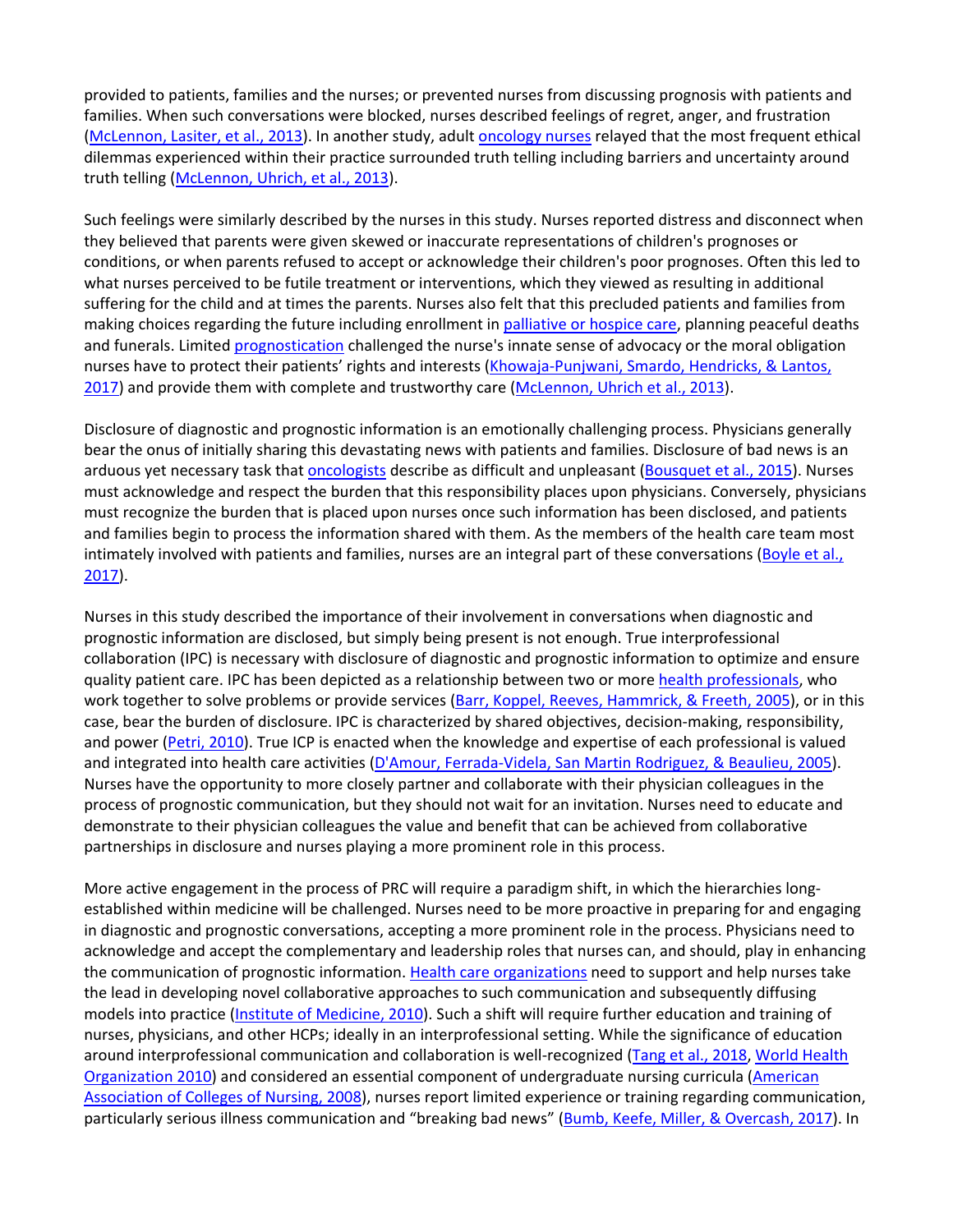addition, ongoing education of practicing nurses regarding communication is limited. Educators and health care administrators must critically evaluate the need for programs to enhance the communication skills of nurses, developing novel opportunities for nurses to receive additional training in communication to ensure they are prepared to engage with patients and families in a meaningful manner and also speak confidently with their physician colleagues. To that end, more funding needs to be made available on a local and national scale to ensure nurses receive adequate communication education and training, and that physicians are educated on the role of the nurse in PRC. Future research should evaluate the most effective education and training methods for enhancing communication skills and the impact that more collaborative communication may have upon patient, family, and HCP outcomes.

# **Limitations**

As the open-ended questions on the survey were unable to be linked to respondent responses, a detailed description of the nurses who answered the open-ended questions was not possible nor the comparisons among groups of respondents. Further, only 12% to 14% of survey respondents answered the open-ended questions; representing only a small number of [pediatric oncology](https://www.sciencedirect.com/topics/nursing-and-health-professions/childhood-cancer) nurses from the US. Notably, no nurses from outside the US participated in either the online survey or focus groups. Cultural values and norms certainly play an important role in health care communication, therefore, the results of this study may not be representative of nurses' experiences with PRC outside of the US or [minority groups](https://www.sciencedirect.com/topics/nursing-and-health-professions/minority-group) underrepresented in the study. Thus, generalizability is limited. Also, if responses were unclear to the research team, the anonymous nature of the survey did not allow for clarification of responses. Similar limitations are acknowledged when working with focus groups. Limitations aside, the goal of this qualitative work was to gain insight into pediatric oncology nurses' experiences with PRC. This goal was achieved, and results were consistent with reports from nurses who care for adult patients with life-limiting illnesses. The results of this study can assist in providing the framework for future work, aiming to improve the process of PRC for patients, parents, and HCPs.

# Conclusions

Nurses perceive that they are active participants in the process of PRC, yet often feel constrained in their participation and the care they provide to patients and families as they are not always included in key conversations around prognosis. As the HCPs most intimately involved with patients and families, nurses stand poised to play a more significant role in this process, but they must be encouraged and empowered to do so. Education at both undergraduate and professional levels must focus more time and resources in preparing nurses for challenging communication with patients, families, and other members of the health care team, ideally in an interprofessional environment. Also, physicians must be better educated on the integral role that nurses can play in this process. Critical conversations must occur among nursing and medical administrators in education and academia to support the enhanced role and leadership opportunities for the nurse in developing innovative communication models. Improved interprofessional collaboration and communication will enrich the patient and family experience and outcomes along the [illness trajectory.](https://www.sciencedirect.com/topics/nursing-and-health-professions/illness-trajectory)

# Acknowledgments

Sadly, Dr. Cheryl Rodgers unexpectedly passed away as finishing touches were put on this manuscript. Dr. Rodgers was an inspiration and mentor to many. For those who knew her, our challenge is to strive to replicate her constant quest for knowledge and the translation of research into practice.

Special thanks to Dr. Lauri Linder for providing writing assistance and proof reading the article.

Special thanks to Kasey Watts, undergraduate nursing student at Marquette University, for her assistance with focus groups.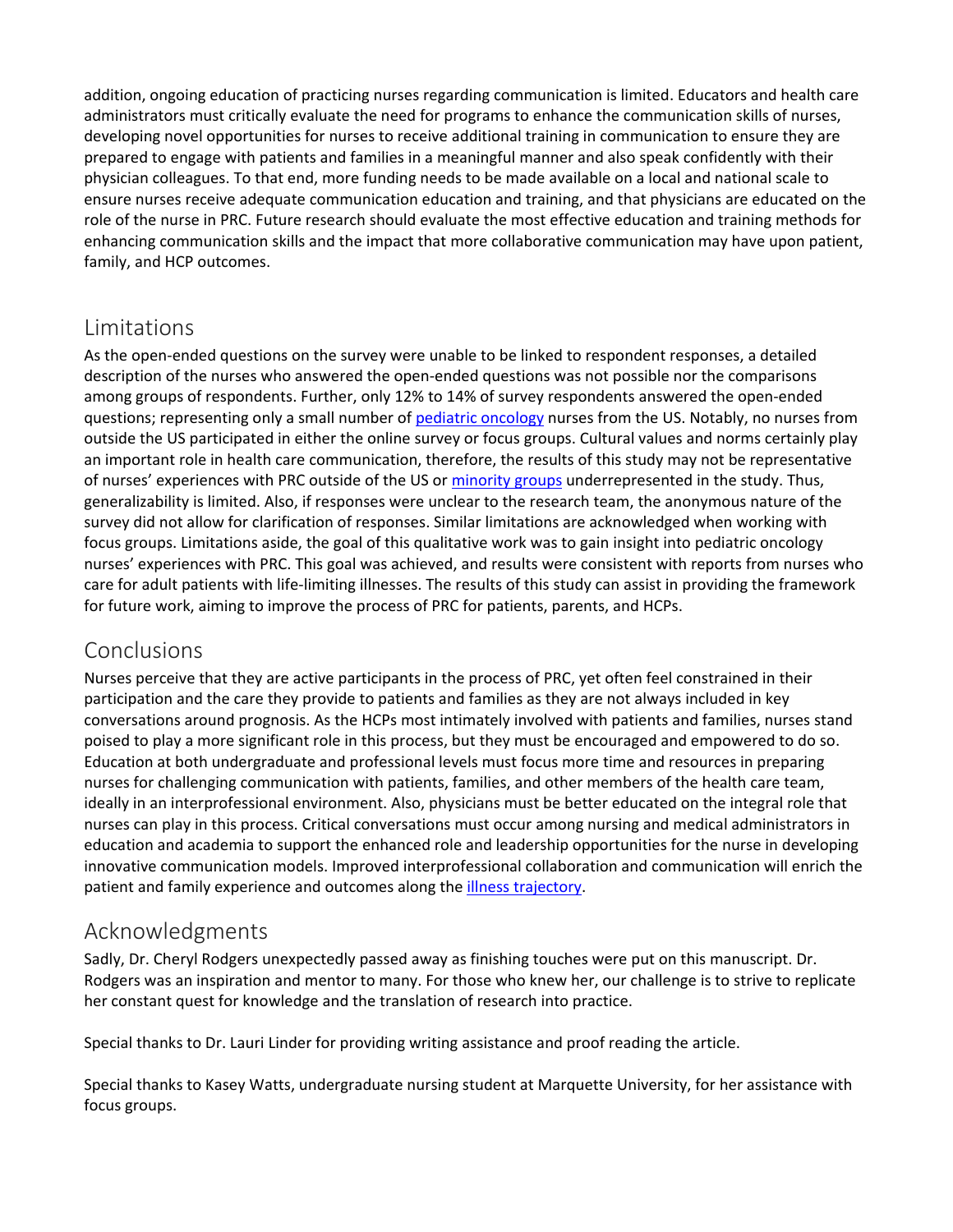Research reported in this publication was supported by Alex's Lemonade Stand Foundation and the National [Institute of Nursing Research](https://www.sciencedirect.com/topics/nursing-and-health-professions/national-health-organization) of the National Institutes of Health under award number T32NR013456 (m-PIs: Ellington and Mooney)

### Supplementary materials

Data set will be made available upon request.

### References

[Albright et al., 2013](https://www.sciencedirect.com/science/article/pii/S002965541830438X?via%3Dihub#bbib0001) K. Albright, K. Gechter, A. Kempe **Importance of mixed methods in pragmatic trials and dissemination and implementation research** Academic Research, 5 (2013), pp. 400-407 [American](https://www.sciencedirect.com/science/article/pii/S002965541830438X?via%3Dihub#bbib0002)  [Association of Colleges of Nursing 2008](https://www.sciencedirect.com/science/article/pii/S002965541830438X?via%3Dihub#bbib0002) American Association of Colleges of Nursing **The essentials of baccalaureate education for professional nursing practice** Retrieved from

<http://www.aacnnursing.org/Portals/42/Publications/BaccEssentials08.pdf> (2008)

- [Anderson et al., 2016](https://www.sciencedirect.com/science/article/pii/S002965541830438X?via%3Dihub#bbib0003) W.G. Anderson, K. Puntillo, D. Boyle, S. Barbour, K. Turner, J. Cimino, *et al.* **ICU bedside nurses' involvement in palliative care communication: A multicenter survey** Journal of Pain and Symptom Management, 51 (2016), pp. 589-596 <https://doi.org/10.1016/j.jpainsymman.2015.11.003>
- [Author 2018](https://www.sciencedirect.com/science/article/pii/S002965541830438X?via%3Dihub#bbib0004) Author **Title of article removed for peer review** Journal Name (2018) doi number
- [Barr et al., 2005](https://www.sciencedirect.com/science/article/pii/S002965541830438X?via%3Dihub#bbib0005) H. Barr, I. Koppel, S. Reeves, M. Hammrick, D. Freeth **Effective interprofessional education: Assumptions, argument and evidence** CAIPE, London (2005)
- [Bousquet et al., 2015](https://www.sciencedirect.com/science/article/pii/S002965541830438X?via%3Dihub#bbib0006) G. Bousquet, M. Orri, S. Winterman, C. Brugière, L. Verneuil, A. Revah-Levy **Breaking bad news in oncology: A metasynthesis** Journal of Clinical Oncology, 33 (2015), pp. 2437-2443, [10.1200/JCO.2014.59.6759](https://doi.org/10.1200/JCO.2014.59.6759)
- [Boyle et al., 2017](https://www.sciencedirect.com/science/article/pii/S002965541830438X?via%3Dihub#bbib0007) D.A. Boyle, S. Barbour, W. Anderson, J. Noort, M. Grywalski, J. Myer, *et al.* **Palliative care communication in the ICU: Implications for an oncology-critical care nursing partnership** Seminars in Oncology Nursing, 33 (2017), pp. 544-554 <https://doi.org/10.1016/j.soncn.2017.10.003>
- [Bumb et al., 2017](https://www.sciencedirect.com/science/article/pii/S002965541830438X?via%3Dihub#bbib0008) M. Bumb, J. Keefe, L. Miller, J. Overcash **Breaking bad news: An evidence-based review of communication models for oncology nurses** Clinical Journal of Oncology Nursing, 21 (2017), pp. 573- 580, [10.1188/17.CJON.573-580](https://doi.org/10.1188/17.CJON.573-580)
- [Citak et al., 2013](https://www.sciencedirect.com/science/article/pii/S002965541830438X?via%3Dihub#bbib0009) E.A. Citak, E.K. Toruner, N.B. Gunes **Exploring communication difficulties in pediatric hematology: Oncology nurses** Asian Pacific Journal of Cancer Prevention, 14 (2013), pp. 5477-5482
- [Curtis et al., 2018](https://www.sciencedirect.com/science/article/pii/S002965541830438X?via%3Dihub#bbib0010) J.R. Curtis, L. Downey, A.L. Back, E.L. Nielsen, S. Paul, A.Z. Lahdya, *et al.* **Effect of a patient and clinician communication-priming intervention on patient-reported goals-of-care discussions between patients with serious illness and clinicians: A randomized clinical trial** JAMA Internal Medicine, 178 (2018), pp. 930-940, [10.1001/jamainternmed.2018.2317](https://doi.org/10.1001/jamainternmed.2018.2317)
- D'Amour [et al., 2005](https://www.sciencedirect.com/science/article/pii/S002965541830438X?via%3Dihub#bbib0011) D. D'Amour, M. Ferrada-Videla, L. San Martin Rodriguez, M.D. Beaulieu **The conceptual basis for interprofessional collaboration: Core concepts and theoretical frameworks** Journal of Interprofessional Care, 19 (S1) (2005), pp. 116-131
- [Duffy and Hoskins, 2003](https://www.sciencedirect.com/science/article/pii/S002965541830438X?via%3Dihub#bbib0012) J.R. Duffy, L.M. Hoskins **The Quality-Caring Model©: Blending dual paradigms** Advances in Nursing Science, 26 (1) (2003), pp. 77-88
- [Gilligan et al., 2017](https://www.sciencedirect.com/science/article/pii/S002965541830438X?via%3Dihub#bbib0013) T. Gilligan, K. Bohlke, W.F. Baile **Patient-clinician communication: American Society of Clinical Oncology consensus guideline summary** Journal of Oncology Practice, 14 (1) (2017), pp. 42-46 <https://doi.org/10.1200/JOP.2017.027144>
- [Helft et al., 2011](https://www.sciencedirect.com/science/article/pii/S002965541830438X?via%3Dihub#bbib0014) P.R. Helft, A. Chamness, C. Terry, M. Uhrich **Oncology nurses' attitudes toward prognosisrelated communication: A pilot mailed survey of oncology nursing society members** Oncology Nursing Forum, 38 (2011), pp. 368-374
- [Hendricks-Ferguson et al., 2015](https://www.sciencedirect.com/science/article/pii/S002965541830438X?via%3Dihub#bbib0015) V.L. Hendricks-Ferguson, K.J. Sawin, K. Montgomery, C. Dupree, C.R. Phillips-Salimi, B. Carr, *et al.* **Novice nurses' experiences with palliative and end-of-life communication** Journal of Pediatric Oncology Nursing, 32 (4) (2015), pp. 240-252, [10.1177/1043454214555196](https://doi.org/10.1177/1043454214555196)
- [Institute of Medicine 2010](https://www.sciencedirect.com/science/article/pii/S002965541830438X?via%3Dihub#bbib0016) Institute of Medicine **The future of nursing: Leading change, advancing health** (2010) Retrieved from [http://books.nap.edu/openbook.php?record\\_id=12956&page=R1](http://books.nap.edu/openbook.php?record_id=12956&page=R1)